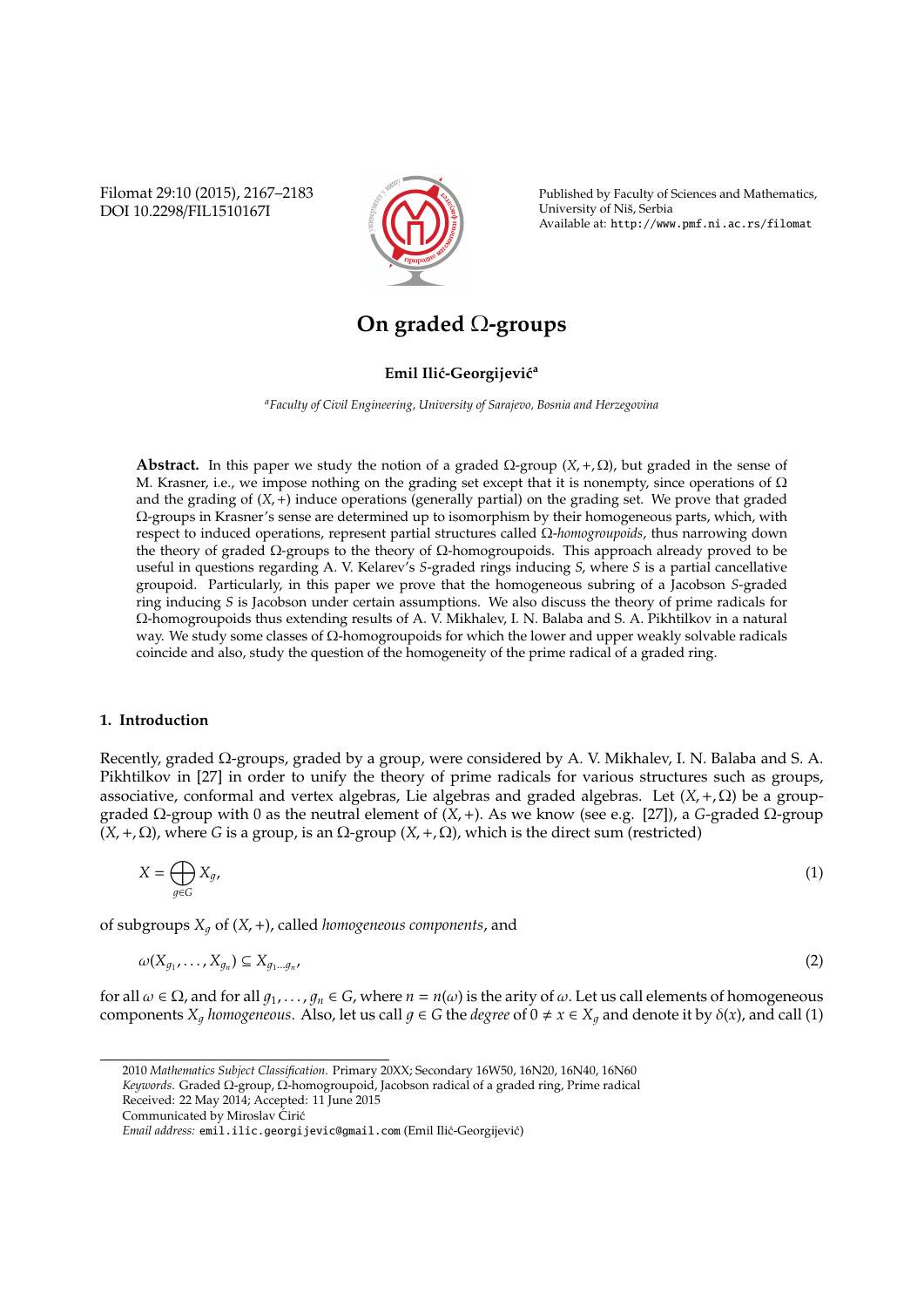the *additive grading* of *X*. We assume that an arbitrary operation  $\omega \in \Omega$  is distributive with respect to "+". If we replace (2) with

$$
(\exists h \in G) \omega(X_{g_1}, \ldots, X_{g_n}) \subseteq X_h,
$$
\n<sup>(3)</sup>

for all  $\omega \in \Omega$ ,  $n = n(\omega)$ , and for all  $q_1, \ldots, q_n \in G$ , we see that there is no need to assume anything on *G* apart from being a nonempty set, since then, (1) and (3) will imply operations (generally partial) on *G*. Indeed, if  $\omega(X_{g_1},...,X_{g_n}) \neq 0$ , then  $h \in G$ , for which  $\omega(X_{g_1},...,X_{g_n}) \subseteq X_h$ , is unique, and of course, is arbitrary if  $\omega(X_{g_1},\ldots,X_{g_n})=0$ . For those  $g_1,\ldots,g_n$  for which  $\omega(X_{g_1},\ldots,X_{g_n})\neq 0$ , we may define  $\omega(g_1,\ldots,g_n):=h$ . For those  $g_1, \ldots, g_n$  for which  $\omega(X_{g_1}, \ldots, X_{g_n}) = 0$ ,  $\omega(g_1, \ldots, g_n)$  may be defined arbitrarily in order to make  $\omega$  an operation defined everywhere on *G*. Condition (2) can also be interpreted as  $\delta(\omega(x_1, \ldots, x_n)) = g_1 \ldots g_n =$  $\delta(x_1) \ldots \delta(x_n)$  if  $\omega(x_1, \ldots, x_n) \neq 0$ , where  $x_1 \in X_{g_1}, \ldots, x_n \in X_{g_n}$ , which will also be satisfied, as a special case for some binary operation, if any, in our definition of a graded  $\Omega$ -group, which we give and discuss thoroughly in the rest of the article, since it will be proved that the degree of a homogeneous element  $\omega(x_1, \ldots, x_n) \neq 0$ , where  $x_i$  are homogeneous, depends only on degrees of  $x_1, \ldots, x_n$ , and, hence we may write  $\delta(\omega(x_1,\ldots,x_n)) = \omega(\delta(x_1),\ldots,\delta(x_n))$  if  $\omega(X_{\delta(x_1)},\ldots,X_{\delta(x_n)}) \neq 0$ . To resume, (3) along with (1) and the structure (*X*, Ω) imply the whole set of operations (generally partial) on *G*, and so, (2) represents a very special case. M. Krasner in [20] made similar observations concerning the notions of graded rings and modules given in [1]. Let us notice that the associativity of a particular operation from  $\Omega$  of a graded  $\Omega$ -group does not have to imply the associativity of the obtained (partial) operation on the grading set (see [2, 20] for the case of graded rings). One of features of M. Krasner's research is studying partial structures obtained by inducing operations of a graded structure to its set of homogeneous elements (the *homogeneous part*): *homogroupoids*in the case of graded groups, *anneids*in the case of graded rings and *moduloids*in the case of graded modules (see [20]). The origin of studying homogeneous parts only, which are of special interest to those who are dealing with homogeneous elements and substructures only, goes back to [17], continued through [2, 7, 18–21, 33], and was motivated by the following observation. Let *K* be a division ring, | · | its valuation onto a totally ordered group *T*, and observe the family  $\{A_{\gamma}\}_{\gamma\in T}$ , where  $A_{\gamma} = \{x \in K \mid |x| \leq \gamma\}$ . Then  ${A_{\gamma}}_{\gamma \in T}$  is a total filtration of  $(K, +)$ . If  $\overline{A}_{\gamma} = \bigcup_{\gamma' < \gamma} A_{\gamma'}$ ,  $K_{\gamma} = A_{\gamma}/\overline{A}_{\gamma}$  and  $gr(K) = \bigoplus_{\gamma \in T} K_{\gamma}$ , then, as we all know,  $gr(K)$  can be made into a graded ring. Let  $s(K) = \bigcup_{\gamma \in T} K_\gamma$  be its homogeneous part. Notice that  $(s(K), +)$  is a partial structure, since the sum of two homogeneous elements does not have to be homogeneous; however, if that is the case, we say that those elements are *addible* and we denote that relation by #. (*s*(*K*),+, ·) has the following properties:

- *i*) (*s*(*K*), ·) is a group with the biabsorbing element 0, i.e.  $\bar{x}0 = 0\bar{x} = 0$ , for all  $\bar{x} \in s(K)$ .
- *ii*)  $(\forall \bar{x}, \bar{y}, \bar{z} \in s(K)) \bar{x}$ #0;  $\bar{x}$ # $\bar{x}$ ;  $\bar{x}$ # $\bar{y}$  ∧  $\bar{y}$ # $\bar{z}$  ∧  $\bar{y}$  ≠ 0 ⇒  $\bar{x}$ # $\bar{z}$ ;
- *iii*) for all 0 ≠  $\bar{a}$  ∈ *s*(*K*), { $\bar{x}$  ∈ *s*(*K*) |  $\bar{a}$ # $\bar{x}$ } is an additive Abelian group;
- *iv*)  $(\forall \bar{x}, \bar{y}, \bar{z} \in s(K)) \bar{x} \# \bar{y} \Rightarrow \bar{z} \bar{x} \# \bar{z} \bar{y} \wedge \bar{x} \bar{z} \# \bar{y} \bar{z} \wedge \bar{z} (\bar{x} + \bar{y}) = \bar{z} \bar{x} + \bar{z} \bar{y} \wedge (\bar{x} + \bar{y}) \bar{z} = \bar{x} \bar{z} + \bar{y} \bar{z}.$

M. Krasner named this kind of structure a *corpoid* [17], which, in the sense of the above story, represents the homogeneous part (with induced operations) of a graded division ring. The main aim of this paper is hence, not only to define graded  $\Omega$ -groups in the sense of M. Krasner, but to characterize and study their homogeneous parts with induced operations, called Ω-*homogroupoids*. We will also observe corresponding substructures and homomorphisms. This is also related to [10]. In the language of categories, we thus obtain a wider category compared to the classical gradings, where all objects are graded by the same set and morphisms are degree-preserving, while here, the set of objects consists of all graded  $\Omega$ -groups, regardless the grading set, and morphisms are homogeneity-preserving. One particular case of our graded Ω-groups – graded rings in Krasner's sense [2, 7, 20], has already proved to be useful for it so far represents the best known tool for dealing with some open problems concerning the so called *S*-graded rings inducing *S*, where *S* is a partial groupoid, see [11, 16]. A. V. Kelarev gave a list of such problems in [12] and an application of Krasner graded rings to these questions is presented in [8]. In this paper we also proved that the homogeneous subring of the Jacobson graded ring (graded in the forementioned sense) is Jacobson under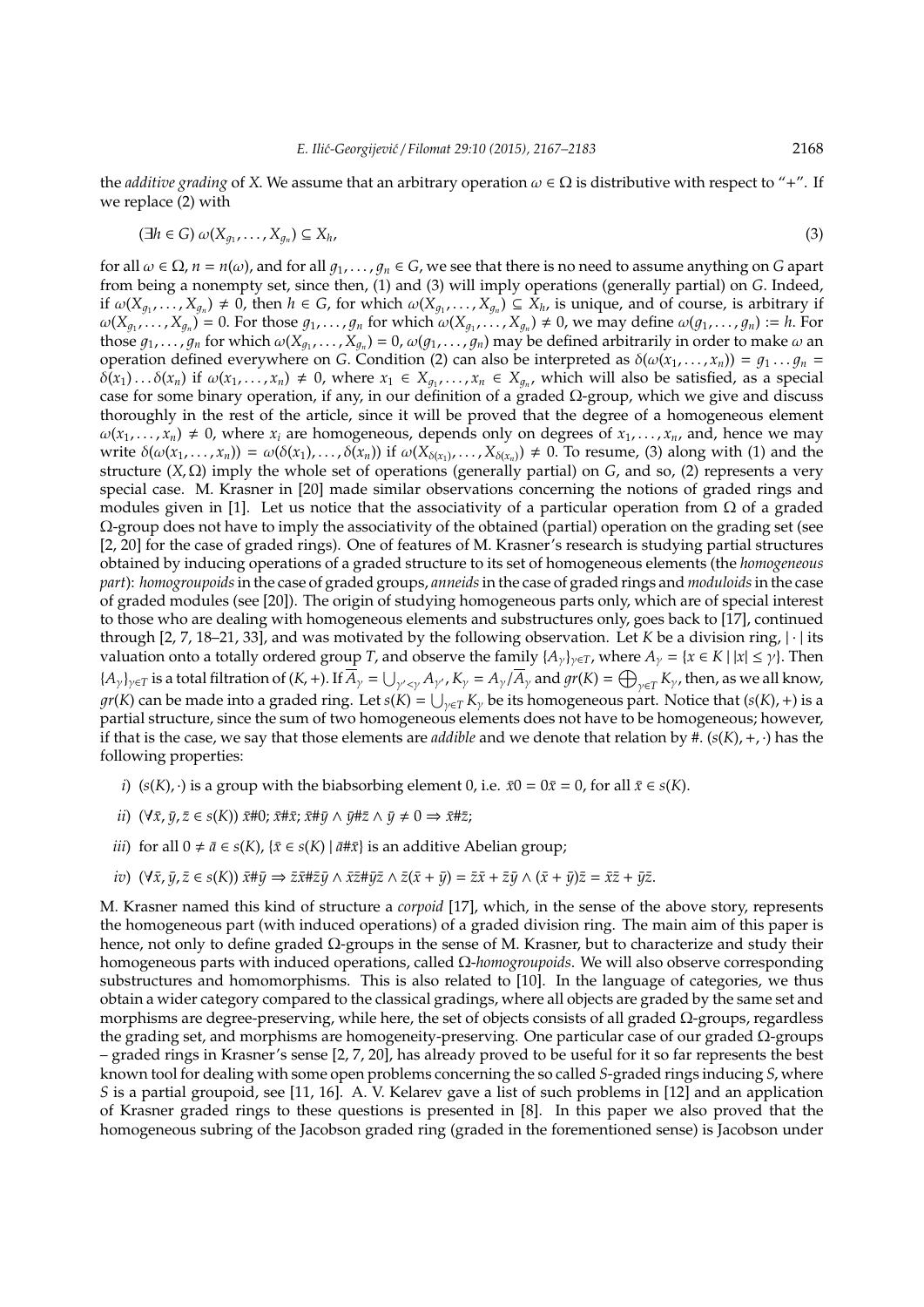certain assumptions, thus generalizing the same result which is independently obtained for  $\mathbb{Z}$ -graded rings by A. Smoktunowicz [32] and P.-H. Lee and E. R. Puczyłowski [25]. The study of the case of semigroupgraded rings can be found in [26]. We also give the theory of prime radicals of Ω-homogroupoids, which is analogous to that developed in [27], and which can be applied not only to group-graded Ω-groups, but to any graded  $\Omega$ -group. We study some classes of  $\Omega$ -homogroupoids for which the lower and upper weakly solvable radicals coincide. Particularly, we examine the case of anneids – homogeneous parts of graded rings, and among other, prove that the prime and the Levitzki radical of the anneid of an incidence ring of the finite group automation (see [14]) coincide. Also, we study the question of homogeneity of the prime radical of a graded ring.

#### **2. Preliminaries**

In this section, we give definitions of a *graded group in Krasner's sense* and of a *homogroupoid* which are essential for the rest of the article.

Let *G* be a multiplicative group with the neutral element *e* and let ∆ be a nonempty set. Although with multiplicative operation, the direct product (restricted) [22] will be denoted by  $\bigoplus$ .

### **Definition 2.1 ([20]).** *Every mapping*

$$
\gamma : \Delta \to \mathrm{Sg}(G), \ \gamma(\delta) = G_{\delta} \ (\delta \in \Delta), \tag{4}
$$

*such that G* = L <sup>δ</sup>∈<sup>∆</sup> *G*δ, *where* Sg(*G*) *is the set of all subgroups of G*, *is called a* grading *or* gradiation*. A group with a grading is called a graded group. A grading is called strict if*  $G_\delta \neq \{e\}$ *, for all*  $\delta \in \Delta$ . If  $\Delta^* = \{\delta \in \Delta \mid G_\delta \neq \{e\}\}\$ , then *the mapping* γ <sup>∗</sup> = γ|∆<sup>∗</sup> *is a strict grading of G and is called the* strict kernel *of* (4)*. Elements* δ ∈ ∆ *are called* degrees and the corresponding  $G_\delta$  are called <code>homogeneous</code> components. The set  $H=\bigcup_{\delta\in\Delta}G_\delta$  is called the <code>homogeneous</code> part *of a graded group, and elements*  $x \in H$  *are called* homogeneous. For a homogeneous element  $x \neq e$ , *the unique degree* ξ ∈ ∆ ∗ , *for which x* ∈ *G*ξ, *is called the* degree *of x and is denoted by* δ(*x*).

Element *e* generally speaking does not have a degree and δ ∈ ∆ \ ∆ <sup>∗</sup> are called *empty degrees*. However, it is useful to associate a degree from ∆ \ ∆ ∗ to *e*, which we denote by 0 and call it the *zero degree* [20]. If  $Δ = Δ<sup>*</sup> ∪ 0$ , and if we put  $δ(e) = 0$ , the grading is called *proper* [20]. Let *G* be a graded group with grading (4) and let

$$
\gamma': \Delta' \to \mathrm{Sg}(G), \ \gamma'(\delta') = G_{\delta'} \ (\delta' \in \Delta')
$$
\n<sup>(5)</sup>

be another grading of *G*. Then gradings (4) and (5) are called *equivalent* [20] if there exists a bijective mapping  $\varphi : \Delta \to \Delta'$  such that  $\gamma(\delta) = \gamma'(\varphi(\delta))$  ( $\delta \in \Delta$ ). Two gradings are called *weakly equivalent* [20] if their strict kernels are equivalent.

Obviously, a strict grading is determined up to equivalence by  ${G_{\delta} | \delta \in \Delta}$ , while a grading is determined up to weak equivalence by  $\{G_\delta \mid \delta \in \Delta^*\}.$ 

The homogeneous part *H* of a graded group *G*, together with the group structure of *G*, determine the corresponding grading up to weak equivalence. Indeed, if  $a \neq e$  and  $b$  are from *H*, and if  $a \in G_\delta$ , then  $b \in G_\delta$ if and only if  $ab \in H$ . Hence, if for  $e \neq a \in H$ , we define  $G(a) = \{x \in H \mid ax \in H\}$ , then  $\{G_{\delta} \mid \delta \in \Delta\}$  coincides with  ${G(a) | a ∈ H^* = H \setminus {e}}.$ 

This observation led to an idea of defining a graded group as an ordered pair  $(G, H)$ , where  $H \subseteq G$  is the homogeneous part with respect to some grading of *G* in the previous sense. This however required the characterization of that homogeneous part.

**Theorem 2.2 ([20]).** *A nonempty subset H of a group G is the homogeneous part of G with respect to some grading of G if and only if the following conditions are satisfied:*

i)  $e \in H$ :

**ii)**  $x \in H \Rightarrow x^{-1} \in H$ ;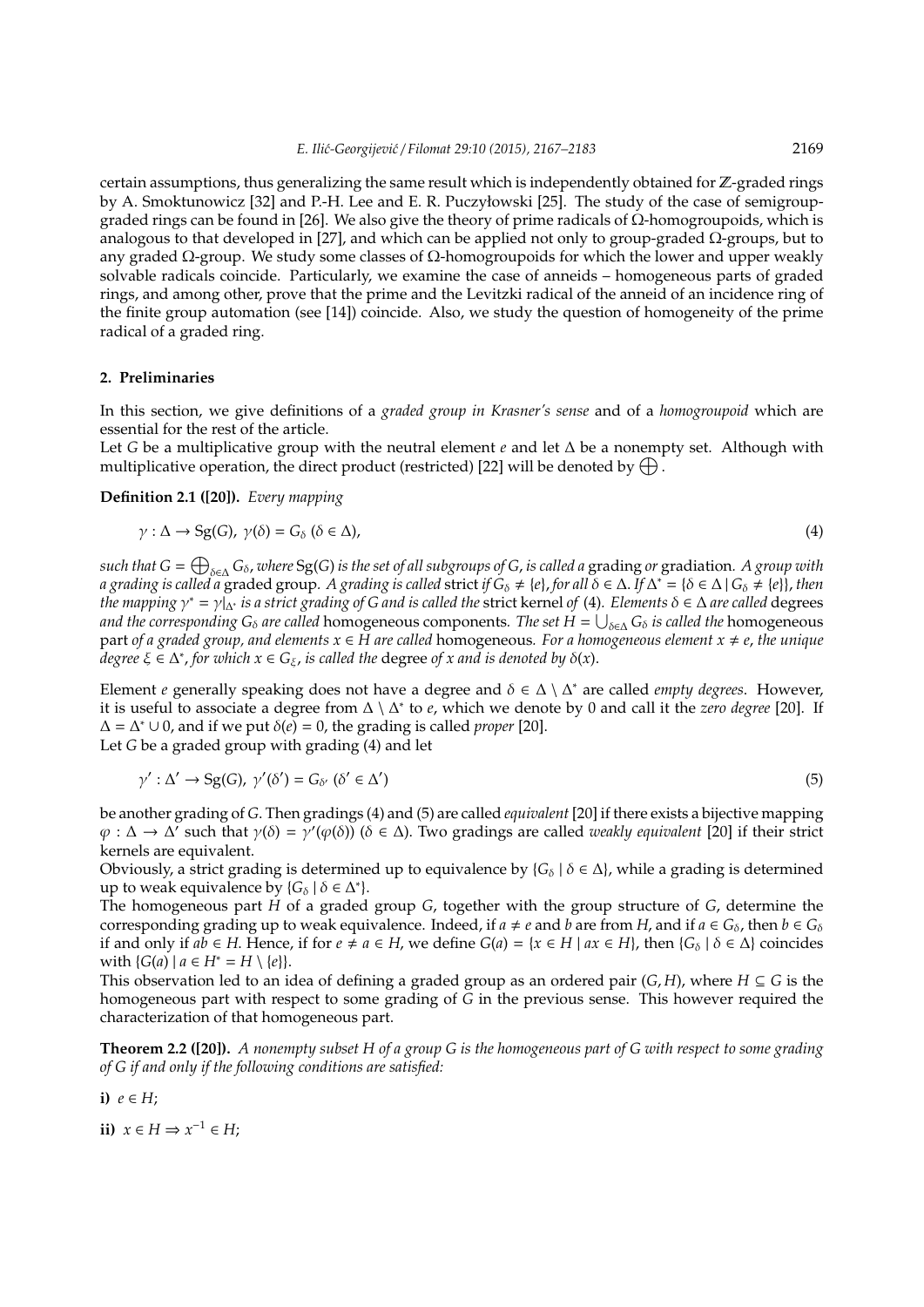**iii)**  $x, y, z, xy, yz \in H \wedge y \neq e \implies xz \in H$ ;

iv) 
$$
x, y \in H \wedge xy \notin H \Rightarrow xy = yx;
$$

**v)** *H generates G*;

**vi)** If  $n \ge 2$  and if elements  $x_1, \ldots, x_n \in H$  are such that for all  $i, j \in \{1, \ldots, n\}$ ,  $i \ne j$ ,  $x_ix_j \notin H$ , then  $x_1 \ldots x_n \ne e$ .

Let *G* be a graded group with the homogeneous part *H*. Multiplicative operation on *G* induces a partial operation on *H*, since if  $x, y \in H$ , then  $xy$  is defined in *H* if and only if  $xy \in G$  is the element from *H*, and in that case the result is the same and we write it the same way. If this situation occurs, we say that elements *x*, *y* are *composable* or *multipliable* (*addible* in the case of an additive operation) and we write *x*#*y* [20]. Clearly, *x*#*y* if and only if *x*, *y* come from the same subgroup *G*(*a*),  $a \in H^*$ .

In case when *H* with the induced operation from *G* is given, we may reconstruct *G* up to *H*-isomorphism. Indeed, if *a* ∈ *H*<sup>\*</sup>, then *G*(*a*) may be defined as *G*(*a*) = {*x* ∈ *H* | *a*#*x*}. *G* is then the direct sum of distinct subgroups *G*(*a*) and *H* is obviously the homogeneous part of *G*. The group *G* which is obtained in this way is called the *linearization* of  $(H, \cdot)$  and we denote it by  $H$  [20].

There is a natural idea now to define a graded group using the corresponding homogeneous part, at least up to isomorphism. In order to do that, we need to characterize the structure  $(H, \cdot)$ , which is the homogeneous part of some graded group, with the partial operation induced from the operation of that group.

**Theorem 2.3 ([20]).** *Let H be a nonempty set with a partial multiplicative operation "*·*". Then* (*H*, ·) *is the homogeneous part of some graded group G*, *with partial operation induced by that group, if and only if:*

*i*) (∃*e* ∈ *H*)(∀*x* ∈ *H*) *x*#*e* ∧ *xe* = *x*;

- *ii*) (∀*x* ∈ *H*) *x*#*x*;
- *iii*)  $(\forall x, y, z \in H)$  *x*#*y* ∧ *y*#*z* ∧ *y* ≠ *e*  $\Rightarrow$  *x*#*z*;
- *iv*) *For all e*  $\neq$  *a* ∈ *H*, *H*(*a*) = { $x \in$  *H* | *a*#*x*} *is a group with respect to "*·*"*,

*where x*#*y means that x* · *y exists.*

**Definition 2.4 ([20]).** *A partial structure*(*H*, ·) *which satisfies conditions of Theorem 2.3 is called a* homogroupoid*.*

### **3. Graded** Ω**-groups**

Let  $(X, +, \Omega)$  be an  $\Omega$ -group, 0 the neutral element of  $(X, +)$ , and let  $\Delta$  be a nonempty set. It is assumed that  $Ω$  is nonempty and that it contains at least one operation of arity *n*  $≥$  2. We also assume that an arbitrary  $\omega \in \Omega$  is distributive with respect to "+".

**Definition 3.1.** *An* Ω*-group* (*X*,+, Ω) *is called a* graded Ω-group *if there exists a mapping* γ, *called* grading*,*  $\omega$ hich maps elements  $\delta \in \Delta$  to subgroups  $X_\delta$  of  $(X,+)$  such that  $\breve{X}=\bigoplus_{\delta \in \Delta} X_\delta$  and if for an arbitrary operation  $\omega \in \breve{\Omega}$ *we have*

$$
(\forall \delta_1, \ldots, \delta_{n(\omega)} \in \Delta)(\exists \xi \in \Delta) \, \omega(X_{\delta_1}, \ldots, X_{\delta_{n(\omega)}}) \subseteq X_{\xi},\tag{6}
$$

 $\omega$ *here*  $n = n(\omega)$  *is the arity of*  $\omega$ . *The set*  $H = \bigcup_{\delta \in \Delta} X_{\delta}$  *is called the* homogeneous part *of* a graded  $\Omega$ -group X. *Elements h of H are called homogeneous and*  $\eta \in \overline{\Delta^*}$  *is called the degree of a homogeneous element*  $0 \neq h \in H$ , *and is denoted by*  $\delta(h)$ , *if*  $h \in X_n$ .

**Remark 3.2.** Let us notice that  $\xi \in \Delta$  in (6) is unique if  $\omega(X_{\delta_1},\ldots,X_{\delta_{n(\omega)}}) \neq 0$ . Indeed, if it is not unique, there would  $exist$  another  $\eta \in \Delta$  such that  $\omega(X_{\delta_1},\ldots,X_{\delta_{n(\omega)}}) \subseteq X_\eta$ . Hence,  $\omega(X_{\delta_1},\ldots,X_{\delta_{n(\omega)}}) \subseteq X_\xi \cap X_\eta = 0$ , a contradiction.

Just like in the case of graded rings [20], we establish the following lemma.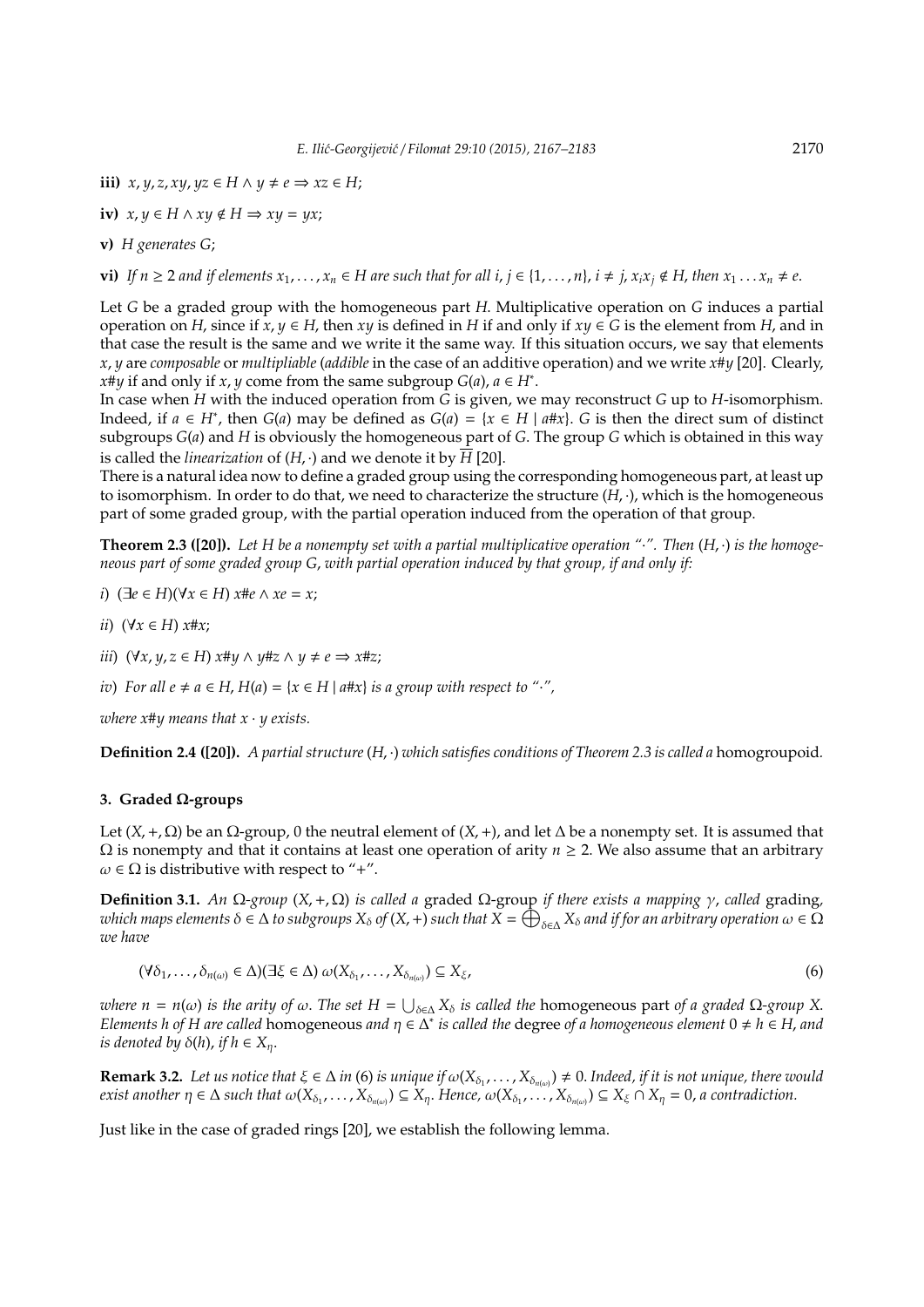**Lemma 3.3.** *The condition* (6) *is satisfied if and only if the following axioms hold:*

- *i*) *For an arbitrary operation*  $\omega \in \Omega$  *of arity n,*  $\omega(h_1, \ldots, h_n) \in H$ , *for all*  $h_1, \ldots, h_n \in H$ .
- ii) For an arbitrary operation  $\omega \in \Omega$  of arity n, if  $\omega(h_1,\ldots,h_n) \neq 0$ ,  $\delta(\omega(h_1,\ldots,h_n))$  depends only on  $\delta(h_1),\ldots,\delta(h_n)$ , *h*<sub>1</sub>, . . . *, h<sub>n</sub>* ∈ *H*.

*Moreover, i*) *implies ii*).

*Proof.* If axioms *i*) and *ii*) are satisfied, then it is obvious that (6) holds. Conversely, let us assume that (6) holds and let  $\omega \in \Omega$  and  $h_1, \ldots, h_n \in H$  be arbitrary, where  $n = n(\omega)$ . Then there exist  $\delta_1, \ldots, \delta_n \in \Delta$  such that  $h_j \in X_{\delta_j}$ ,  $j = 1, \ldots, n$ . Hence, according to (6), there exists  $\xi \in \Delta$  such that  $\omega(h_1, \ldots, h_n) \in X_{\xi} \subseteq H$ , which proves that *i*) holds. However, *i*) implies *ii*). Indeed, let  $h_1, \ldots, h_j, h'_j$  $\sum_{j'}^{i}$ , ...,  $h_n \in H$ ,  $h_j$ ,  $h'_j$  $\hat{h}_j \neq 0$ ,  $\omega(h_1, ..., h_j, ..., h_n) \neq 0$ ,  $\omega(h_1, \ldots, h'_i)$  $\delta_{i_1}, \ldots, h_n) \neq 0$  and  $\delta(h_j) = \delta(h'_j)$  $\binom{1}{j}$ . Then  $h_j + h'_j$  $\mathbf{y}'_j \in H$ , hence  $\omega(h_1, \ldots, h_j, \ldots, h_n) + \omega(h_1, \ldots, h'_j)$  $'_{i'}$ , ...,  $h_n$ ) =  $\omega(h_1, \ldots, h_j + h_j)$  $\mathcal{A}_{i'}$ , ...,  $h_n$ )  $\in$  *H*, according to *i*), which implies

$$
\delta(\omega(h_1,\ldots,h_j,\ldots,h_n))=\delta(\omega(h_1,\ldots,h'_j,\ldots,h_n)).
$$

This, of course, holds for every  $j = 1, \ldots, n$ . Now, let  $h_1, h'_1$  $h_1, \ldots, h_n, h'_n \in H$  be such that  $\omega(h_1, \ldots, h_n) \neq 0$ ,  $\omega(h_1)$  $h'_1, \ldots, h'_n) \neq 0$  (hence, all of  $h_j, h'_j$  $\delta_{j}$  are distinct from 0) and  $\dot{\delta}(h_{j}) = \delta(h'_{j})$ *j* ), *j* = 1, . . . , *n*. If

$$
\omega(h_1,\ldots,h_{j-1},h'_j,h_{j+1},\ldots,h_n)\neq 0,
$$

then

$$
\begin{array}{rcl}\n\delta(\omega(h_1,\ldots,h_j,\ldots,h_n)) & = & \delta(\omega(h_1,\ldots,h_{j-1},h'_j,h_{j+1},\ldots,h_n)) \\
& = & \delta(\omega(h'_1,\ldots,h'_j,\ldots,h'_n)),\n\end{array}
$$

 $j = 1, \ldots, n$ . Analogously, if  $\omega(h_1)$  $h'_{j-1}, h'_{j}$ ,  $h'_{j}$  $\lambda'_{j+1}, \ldots, h'_n) \neq 0$ , then

$$
\delta(\omega(h_1,\ldots,h_j,\ldots,h_n))=\delta(\omega(h'_1,\ldots,h'_j,\ldots,h'_n)),\ j=1,\ldots,n.
$$

In case when

$$
\omega(h_1,\ldots,h_{j-1},h'_j,h_{j+1},\ldots,h_n)=\omega(h'_1,\ldots,h'_{k-1},h_k,h'_{k+1},\ldots,h'_n)=0,
$$

 $j, k = 1, \ldots, n$ , it is easy to see that we have

 $\omega(h_1, \ldots, h_n) + \omega(h'_1)$  $'_{1}, \ldots, h'_{n}$  $n'_n$ ) =  $\omega(h_1 + h'_1)$  $h'_{1}, \ldots, h_{n} + h'_{n}$  $n'$ <sub>n</sub> $) \in H$ 

and so,  $\delta(\omega(h_1, \ldots, h_j, \ldots, h_n)) = \delta(\omega(h'_1, \ldots, h'_n))$  $'_{1}, \ldots, h'_{j}$  $\mathcal{L}_{i'}$ ,  $\ldots$ ,  $h'_{n}$ )). Hence, *ii*) is satisfied.

According to Remark 3.2 and Lemma 3.3, for an arbitrary operation  $\omega \in \Omega$  of arity *n*, if  $\delta_1, \ldots, \delta_n \in \Delta$ are such that  $\omega(X_{\delta_1},...,X_{\delta_n}) \neq 0$ , then we may define  $\omega(\delta_1,...,\delta_n) = \delta(\omega(x_1,...,x_n))$ , where  $x_1,...,x_n$  are homogeneous elements of *X* such that  $\delta(x_1) = \delta_1, \ldots, \delta(x_n) = \delta_n$  and  $\omega(x_1, \ldots, x_n) \neq 0$ . For those  $\delta_1, \ldots, \delta_n \in \Delta$ for which  $\omega(X_{\delta_1},\ldots,X_{\delta_n})=0$ ,  $\omega(\delta_1,\ldots,\delta_n)$  may be defined arbitrarily in order to make  $\omega$  an operation defined everywhere on ∆. However, if the grading of (*X*,+) is proper, i.e., if there is no other empty degree than 0 and  $\delta(0) = 0$ , then, for  $\delta_1, \ldots, \delta_n \in \Delta$  for which  $\omega(X_{\delta_1}, \ldots, \hat{X}_{\delta_n}) = 0$ , we may put  $\omega(\delta_1, \ldots, \delta_n) = 0$ , and then, the grading of (*X*,+, Ω) is called *proper* as well. The grading of (*X*,+, Ω) is called *strict* if the grading of (*X*,+) is strict, i.e., if there are no empty degrees, and  $\omega(\delta_1,\ldots,\delta_n)$  is not defined unless  $\omega(X_{\delta_1},\ldots,X_{\delta_n})\neq 0$ .

Let us now characterize the homogeneous part of a graded Ω-group *X* in order to view graded Ω-groups as ordered pairs (*X*, *H*), where *H* is a nonempty subset of an Ω-group *X*, and where *H* is the homogeneous part with respect to some grading of *X* which determines that grading up to weak equivalence (of the graded group  $(X, +)$ ).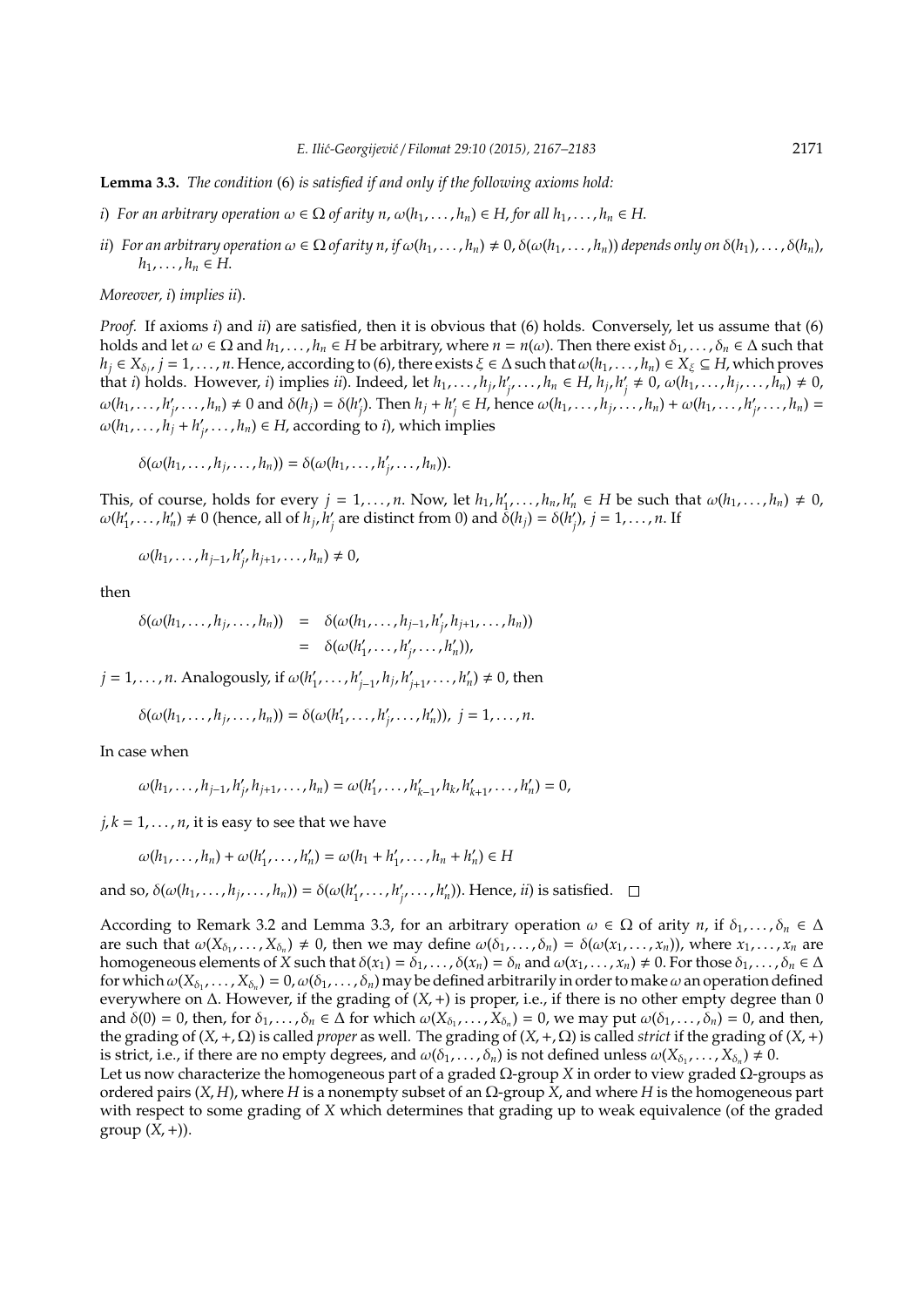**Theorem 3.4.** Let X be an  $\Omega$ -group and  $\emptyset \neq H \subseteq X$ . Then H is the homogeneous part of X with respect to some *grading of X if and only if the following conditions are satisfied:*

**i)**  $0 \in H$ ;

**ii)**  $h \in H$  ⇒ − $h \in H$ ;

**iii**)  $h_1, h_2, h_3 \in H, h_1 + h_2, h_2 + h_3 \in H \wedge h_2 \neq 0 \Rightarrow h_1 + h_3 \in H;$ 

**iv)**  $h_1, h_2 \in H \wedge h_1 + h_2 \notin H \Rightarrow h_1 + h_2 = h_2 + h_1;$ 

**v)**  $H$  generates  $(X, +)$ ;

vi) If  $n \geq 2$  and if elements  $h_1, \ldots, h_n \in H$  are such that for all  $j, k = 1, \ldots, n, j \neq k, h_j + h_k \notin H$ , then  $h_1 + \cdots + h_n \neq 0$ ;

**vii)** *For an arbitrary operation*  $\omega \in \Omega$  *of arity n,*  $\omega(h_1, \ldots, h_n) \in H$ , *for all*  $h_1, \ldots, h_n \in H$ .

*Proof.* It follows from Theorem 2.2 and Lemma 3.3. □

### **4.** Ω**-homogroupoids**

According to Theorem 3.4.**vii)**, operations  $\omega \in \Omega$  of a graded  $\Omega$ -group  $(X, +, \Omega)$  induce operations  $\omega_H$  on *H*. For the sake of simplicity, we will denote  $\omega_H$  again by  $\omega$  and the set of all induced operations  $\Omega_H$  simply by Ω. Additive operation, on the other hand, induces a partial operation, i.e., *x* +*<sup>H</sup> y* exists and is equal to *x* + *y* ∈ *X* if *x* + *y* ∈ *H*, and then, according to Definition 2.4, (*H*, +) is a homogroupoid. Hence, the following notion is justified.

**Definition 4.1.** *Structures* ( $H$ , +,  $Ω$ ) *which are homogeneous parts of graded*  $Ω$ -*groups* ( $X$ , +,  $Ω$ ) *and whose operations are induced by those of X are called* Ω-homogroupoids*.*

*The corresponding graded* Ω*-groups of* Ω*-homogroupoids*(*H*,+, Ω) *are denoted* (*H*,+, Ω) *and are called* linearizations *of* Ω*-homogroupoids* (*H*,+, Ω).

**Remark 4.2.** *Let us notice that, just like in the case of homogroupoids, linearizations of* Ω*-homogroupoids* (*H*,+, Ω) *are unique up to H-isomorphism.*

The following theorem is an analogue to the corresponding theorem for anneids presented in [20].

**Theorem 4.3.** *Let H be a nonempty set with a partial additive operation "*+*" and with the set* Ω *of operations on H*. *Then* (*H*,+, Ω) *is an* Ω*-homogroupoid if and only if the following hold:*

- **a)** *There exists*  $0 \in H$  *such that for all j,*  $\omega(h_1, \ldots, h_{i-1}, 0, h_{i+1}, \ldots, h_n) = 0$  ( $h_k \in H$ ) for all  $\omega \in \Omega$ ;
- **b)** *Every*  $h$  ∈ *H* is addible with 0, addibility is reflexive and it is almost transitive, i.e., if  $h_1$ # $h_2$ ,  $h_2$ # $h_3$  and  $h_2 \neq 0$ , *then*  $h_1$ # $h_3$ ;
- **c)** *If* 0 ≠ *a* ∈ *H*, *H*(*a*) = {*h* ∈ *H* | *a*#*h*} *is a group with respect to addition;*
- **d)** All operations  $\omega \in \Omega$  are distributive with respect to  $+$ , *i.e.*

 $ω (h_1, ..., h_{j-1}, h_j + h'_j)$  $'_{j'} h_{j+1}, \ldots, h_n) =$  $= \omega(h_1, \ldots, h_{j-1}, h_j, h_{j+1}, \ldots, h_n) + \omega(h_1, \ldots, h_{j-1}, h'_j)$  $'_{i'}$   $h_{j+1}, \ldots, h_n$ )

*if hj*#*h* 0  $'_{j'}$  for all  $\omega \in \Omega$ .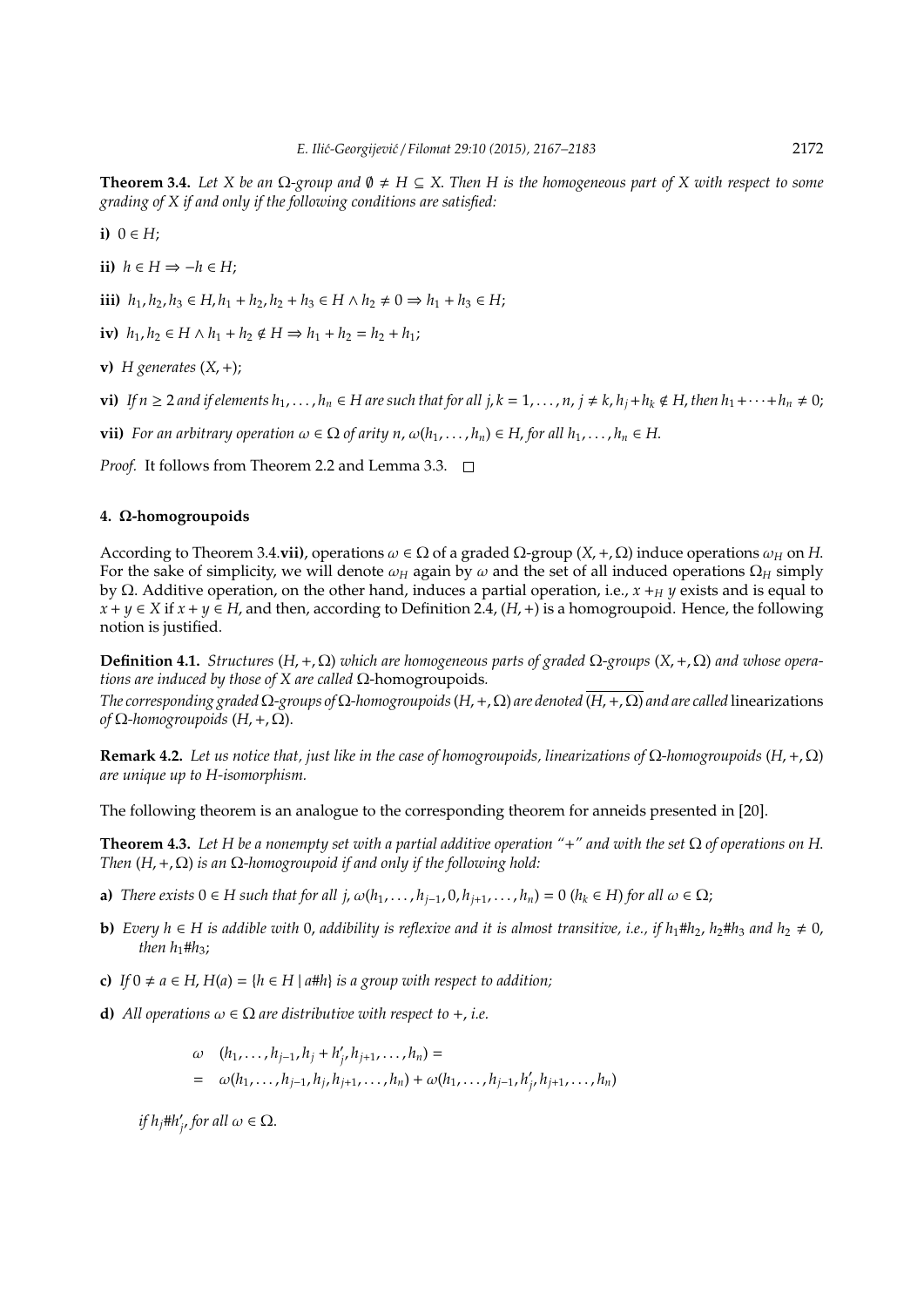*Proof.* The necessity is clear. Let us assume that **a)-d)** hold. Let us notice first that 0 is the neutral element of *H* since, by **b)** 0#0, and by **a)** and **d)**,

$$
0 = \omega(h_1, \ldots, h_{j-1}, 0, h_{j+1}, \ldots, h_{k-1}, 0 + 0, h_{k+1}, \ldots, h_n)
$$
  
=  $\omega(h_1, \ldots, h_{j-1}, 0, h_{j+1}, \ldots, h_{k-1}, 0, h_{k+1}, \ldots, h_n) + \omega(h_1, \ldots, h_{j-1}, 0, h_{j+1}, \ldots, h_{k-1}, 0, h_{k+1}, \ldots, h_n)$   
=  $0 + 0$ ,

which implies that 0 is the neutral element of  $H(a)$ , for all  $0 \neq a \in H$ , since, by **c**),  $H(a)$  is a group with respect to addition. Hence, 0 is the neutral element of (*H*,+). Hence, according to Theorem 2.3, (*H*,+) is a homogroupoid. Let  $(X, +) = \overline{(H, +)}$  and  $\overline{h}^1, \ldots, \overline{h}^n \in \overline{H}$ . Then  $\overline{h}^j = \sum_{\delta^j \in \Delta} h_{\delta}^j$ δ *j* , *h j*  $j_{\delta}$ <sup>*j*</sup>  $\in X_{\delta}$ *j* and  $h_{\delta}^{j}$  $\delta_{\delta^j} = 0$  for all but finitely many  $\delta^j \in \Delta$ . Let us put

$$
\omega(\bar{h}^1,\ldots,\bar{h}^n)=\sum_{\delta^1\in\Delta}\cdots\sum_{\delta^n\in\Delta}\omega(h_{\delta^1}^1,\ldots,h_{\delta^n}^n),
$$

where  $\omega \in \Omega$  is arbitrary. It is not hard to prove that this operation is distributive with respect to addition. Now, according to Lemma 3.3,  $(\overline{H}, +, \Omega)$  is a graded  $\Omega$ -group.  $\square$ 

**Remark 4.4.** *It is obvious that every* Ω*-group is an* Ω*-homogroupoid, and as we have just seen, every graded* Ω*-group is determined by its* Ω*-homogroupoid. Hence, all results obtained in the theory of* Ω*-homogroupoids remain true in the theory of* Ω*-groups and graded* Ω*-groups.*

# **5. Homogeneous substructures of graded** Ω**-groups. Homomorphisms**

Naturally, M. Krasner [20] defined a *homogeneous subgroup K* of a graded group *G* to be a subgroup of *G* generated by *K*∩*H*, where *H* is the homogeneous part of *G*. We define a *homogeneous* Ω*-subgroup* of a graded Ω-group analogously.

**Definition 5.1.** *An*  $\Omega$ -subgroup (*Y*, +,  $\Omega$ ) *of a graded*  $\Omega$ -group (*X*, +,  $\Omega$ ) *is called a* homogeneous  $\Omega$ -subgroup *if Y is generated by Y* ∩ *H*, *where H is the homogeneous part of X*.

Next we define the notion of a *homogeneous ideal* of a graded Ω-group.

**Definition 5.2.** *Let*  $(X, +, Ω)$  *be a graded*  $Ω$ -*group. A nonempty substructure*  $(Y, +, Ω)$  *of*  $X$  *is called a* homogeneous ideal *of X if:*

**a)**  $(Y, +)$  *is a normal homogeneous subgroup of*  $(X, +)$ ;

**b)**  $(\forall \omega \in \Omega)(\forall x_1, \ldots, x_n \in X)((\exists i) x_i \in Y \Rightarrow \omega(x_1, \ldots, x_n) \in Y).$ 

Since graded Ω-groups are up to *H*-isomorphism determined by their homogeneous parts *H*, we intend to observe the homogeneous counterparts of above definitions.

**Definition 5.3.** *A subset K of an* Ω*-homogroupoid* (*H*,+, Ω) *is called an* Ω-subhomogroupoid *if K is the homogeneous part of a homogeneous*  $\Omega$ -subgroup of  $(\overline{H}, +, \Omega)$ .

The following Lemma is obvious.

**Lemma 5.4.** *Let*  $(H, +, \Omega)$  *be an*  $\Omega$ *-homogroupoid. Then*  $K \subseteq H$  *is an*  $\Omega$ *-subhomogroupoid of*  $H$  *if and only if:* 

**a)**  $(K, +)$  *is a subhomogroupoid of*  $(H, +)$ ;

**b)** *K* is closed with respect to  $\Omega$ .

**Definition 5.5.** *An*  $Ω$ -subhomogroupoid K is called an ideal of an  $Ω$ -homogroupoid  $(H, +, Ω)$  *if*:

**a)**  $(K, +)$  *is a normal subhomogroupoid of*  $(H, +)$ ;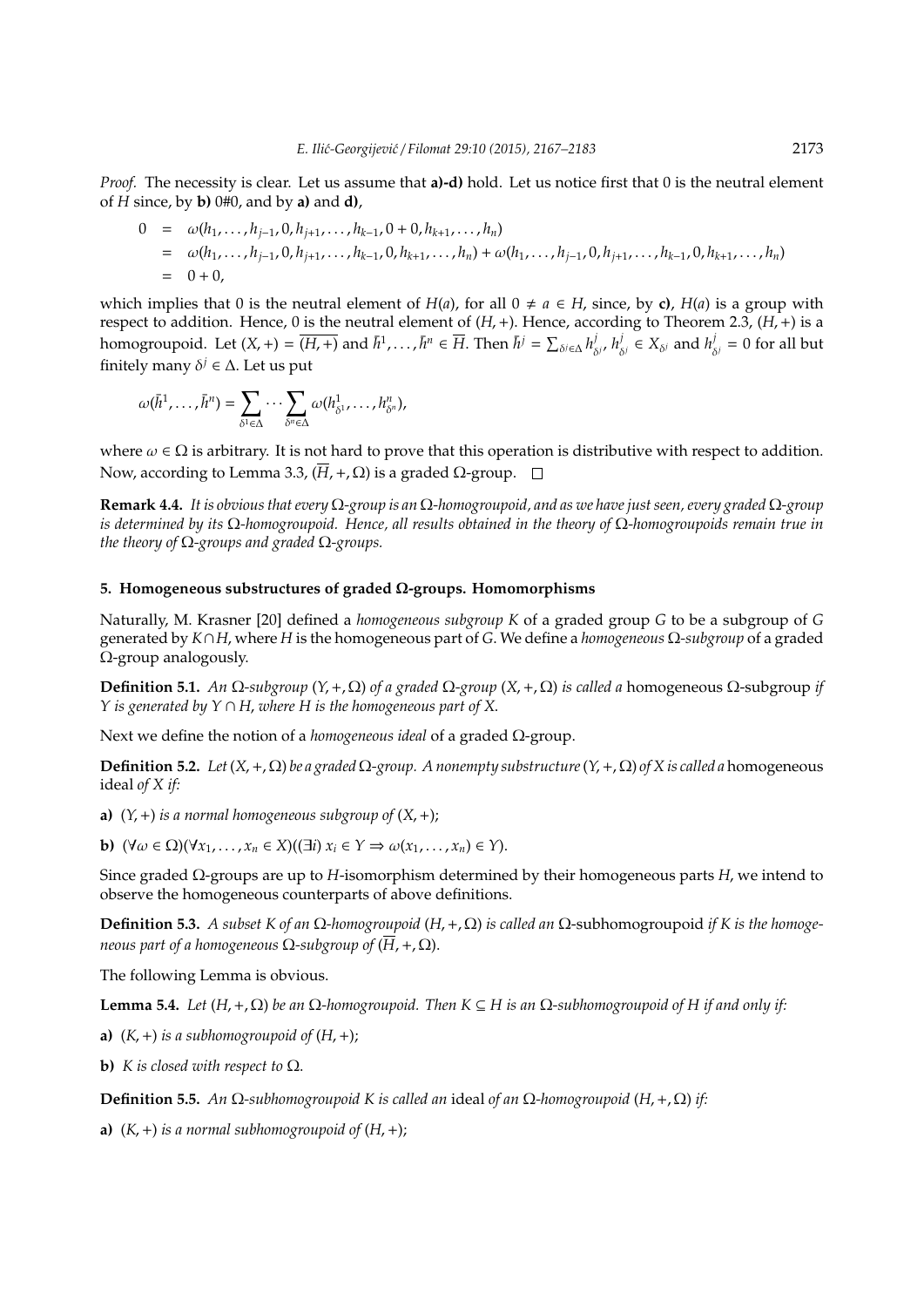**b)**  $(\forall \omega \in \Omega)(\forall h_1, \ldots, h_n \in H)((\exists j) h_i \in K \Rightarrow \omega(h_1, \ldots, h_n) \in K).$ 

Let  $(X, +, \Omega)$  be a graded  $\Omega$ -group with the homogeneous part *H* and  $(X', +', \Omega')$  a graded  $\Omega'$ -group with the homogeneous part *H'*. We also assume that  $\overline{X}$  and  $X'$  are structures of the same type, i.e., that there exists a bijective mapping  $\omega \to \omega'$  from  $\Omega$  onto  $\Omega'$  such that  $n(\omega) = n(\omega')$  ( $\omega \in \Omega$ ). For the sake of simplicity, additive operation "+'" will also be denoted by "+". However, we will denote the neutral element of  $(X', +)$ by  $0'$ .

**Definition 5.6.** *A homomorphism*  $f : (X, +, \Omega) \to (X', +, \Omega')$  *is called a* quasihomogeneous homomorphism *if*  $f(H) \subseteq H'.$ 

It follows that if  $h, k \in H$  are such that  $f(h), f(k) \neq 0'$ , then  $\delta(h) = \delta(k) \Rightarrow \delta(f(h)) = \delta(f(k))$ .

**Definition 5.7.** *A quasihomogeneous homomorphism*  $f : (X, +, \Omega) \rightarrow (X', +, \Omega')$  *is called* homogeneous *if*  $\delta(f(h)) = \delta(f(k)) \Rightarrow \delta(h) = \delta(k)$  for all  $h, k \in H$  such that  $f(h), f(k) \neq 0'$ .

Now, let us observe restrictions of quasihomogeneous resp. homogeneous homomomorphisms to the corresponding homogroupoids. We then come to the following notions.

**Definition 5.8.** *The mapping*  $f$  :  $(H, +, Ω)$  →  $(H', +, Ω')$  *from an*  $Ω$ -*homogroupoid H to an*  $Ω'$ -*homogroupoid H' is called a* quasimorphism *if:*

**a)**  $(\forall \omega \in \Omega)(\forall h_1, ..., h_n \in H) f(\omega(h_1, ..., h_n)) = \omega'(f(h_1), ..., f(h_n));$ 

**b)**  $(\forall h_1, h_2 \in H)$  *h*<sub>1</sub>#*h*<sub>2</sub> ⇒ *f*(*h*<sub>1</sub>)#*f*(*h*<sub>2</sub>) ∧ *f*(*h*<sub>1</sub> + *h*<sub>2</sub>) = *f*(*h*<sub>1</sub>) + *f*(*h*<sub>2</sub>).

*If moreover*  $0' \neq f(h_1) \# f(h_2) \neq 0'$  *implies*  $h_1 \# h_2$ , *f is called a* homomorphism.

**Remark 5.9.** *The kernel and the image are defined as usual. It is important to notice that if f is a quasimorphism, then*  $\ker f = f^{-1}(0')$  is an ideal of  $(H, +, \Omega)$ , but  $f(H)$  does not have to be an ideal of  $(H', +, \Omega')$ . The image  $f(H)$  is an ideal, *however, if f* is a homomorphism. This is purely the consequence of the properties of the mapping  $(H,+) \to (H',+)$  of *homogroupoids [2, 7, 20].*

**Theorem 5.10.** Let  $(K, +, \Omega)$  be an ideal of an  $\Omega$ -homogroupoid  $(H, +, \Omega)$ . If  $\rho$  is defined by  $h_1 \rho h_2$  if and only if  $h_1$ ,  $h_2$  ∈ *K* or  $h_1$ # $h_2$  and  $h_1 - h_2$  ∈ *K* ( $h_1, h_2$  ∈ H), then  $\rho$  is a congruence relation on H and the factor set H/ $\rho$ , denoted *by H*/*K*, *is an* Ω*-homogroupoid, called the* factor Ω-homogroupoid*.*

*Proof.* It is clear that  $\rho$  is a congruence on *H* and  $[h]_{\rho} = h + K$ . In order to prove that *H*/*K* is an  $\Omega$ homogroupoid, we will use the canonical mapping  $f : H \to H/K$  (see [2, 7, 10]). For an arbitrary  $\omega \in \Omega$  and  $[h_i]_p \in H/\tilde{K}$ ,  $i = 1,...,n = n(\omega)$ , define  $\omega([h_1]_p,...,[h_n]_p) = [\omega(h_1,...,h_n)]_p$ , where  $h_i$ ,  $i = 1,...,n$ , are such that  $[h_i]_\rho = f(h_i)$ ,  $i = 1, ..., n$ . We say that  $[h_1]_\rho$  is addible to  $[h_2]_\rho$ , and write  $[h_1]_\rho$ # $[h_2]_\rho$  if there exist elements  $h_1$  and  $h_2$  from H such that  $[h_1]_{\rho} = f(h_1)$ ,  $[h_2]_{\rho} = f(h_2)$ , and  $h_1 \# h_2$ ; in that case we put  $[h_1]_{\rho} + [h_2]_{\rho} = f(h_1 + h_2)$ . A routine check verifies that these operations are well defined, and that (*H*/*K*,+, Ω) is an Ω-homogroupoid, i.e., that it satisfies all axioms of Theorem 4.3.  $\Box$ 

Let us make a convention in denoting the neutral element of the factor Ω-homogroupoid, with respect to partial addition, by  $\bar{0}$ , since there is no danger of confusing it with the process of linearization (zero is the same in an  $\Omega$ -homogroupoid and in its linearization).

**Remark 5.11.** *If K is an ideal of an*  $\Omega$ -homogroupoid ( $H$ , +,  $\Omega$ ), *then, if for*  $h \in H$ ,  $[h]_o = f(h) \neq \overline{0}$ , *then it is easily verified that*  $(H/K)([h]_0) \cong H(h)/(H(h) \cap K)$ , *just like in the case of homogroupoids* [20], where  $f : H \to H/K$  is the *canonical mapping, which is, obviously, a homomorphism of* Ω*-homogroupoids. Using homomorphism H* → *H*/*K*, *and a homogeneous homomorphism*  $\overline{H} \to \overline{H}/\overline{K}$ , we easily arrive at  $\overline{H/K} = \overline{H}/\overline{K}$ , which represents the graded version *of the previous theorem.*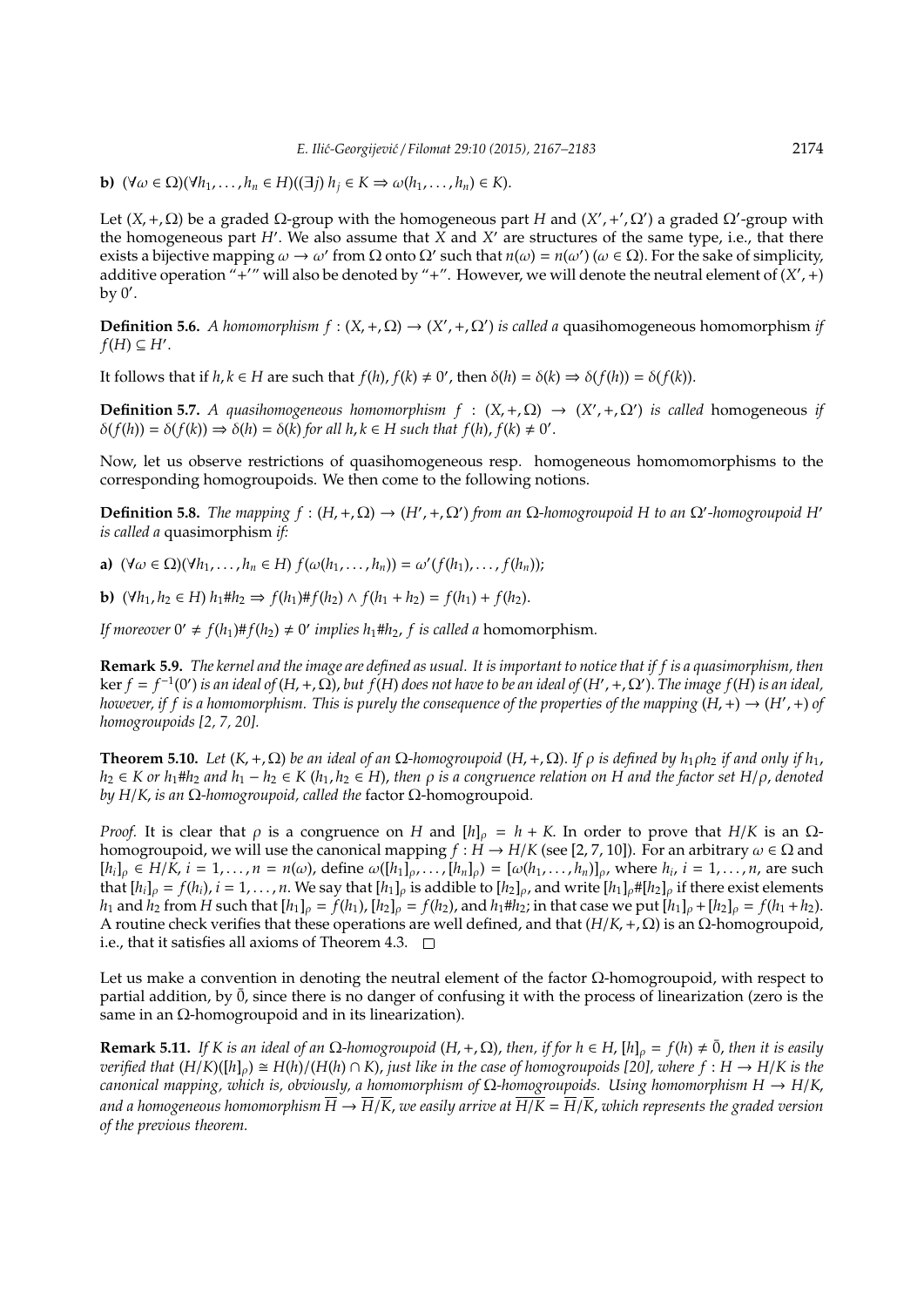**Remark 5.12.** *If we keep in mind what is stated in Remark 5.9, it is easy to formulate and prove isomorphism theorems for graded* Ω*-groups and* Ω*-homogroupoids, i.e., we need to assume that the mappings under consideration are homogeneous in the case of graded* Ω*-groups, and homomorphisms in the case of* Ω*-homogroupoids.*

If *I* and *J* are ideals of an Ω-homogroupoid *H*, let us see what their sum is. Let

 $I + I = \{a + b \mid a \in I, b \in I, a \# b\}.$ 

It is easy to prove that  $I + I$  is a normal subhomogroupoid of a homogroupoid  $(H, +)$  [20]. Let  $\omega \in \Omega$  be an arbitrary operation of arity  $n, c_1, ..., c_n \in H$  and let  $c_i \in I + J$ . Then there exist  $a_i \in I$  and  $b_i \in J$  such that  $a_i \# b_i$ and  $c_i = a_i + b_i$ . Since  $a_i \# b_i$ , we have

$$
\omega(c_1, ..., c_{i-1}, a_i, c_{i+1}, ..., c_n)
$$
# $\omega(c_1, ..., c_{i-1}, b_i, c_{i+1}, ..., c_n)$ 

and

$$
\omega(c_1, ..., c_i, ..., c_n) = \omega(c_1, ..., c_{i-1}, a_i + b_i, c_{i+1}, ..., c_n)
$$
  
= 
$$
\omega(c_1, ..., c_{i-1}, a_i, c_{i+1}, ..., c_n) + \omega(c_1, ..., c_{i-1}, b_i, c_{i+1}, ..., c_n).
$$

Since *I* and *J* are ideals,

 $\omega(c_1, ..., c_{i-1}, a_i, c_{i+1}, ..., c_n) \in I$ ,  $\omega(c_1, ..., c_{i-1}, b_i, c_{i+1}, ..., c_n) \in J$ ,

hence,  $I + J$  is an ideal of an Ω-homogroupoid *H*.

#### **6. About the direct sum**

It is, of course, of interest to know if we may derive a graded Ω-group by the means of the *direct sum of graded* Ω*-groups*. Once the direct sum is defined, other related notions will be clear enough. Since graded Ω-groups are determined by their homogeneous parts, we are actually interested in the notion of the *direct sum of* Ω*-homogroupoids*. The main difficulty is in defining the direct sum of homogroupoids, which is already done [7, 20], and once we recall what the direct sum of homogroupoids is, the rest will follow easily if we apply techniques known for Ω-groups (see e.g. [4, 31]). First we need to recall what the direct sum of the family of graded groups is [20]. Let  $G = \bigoplus_{\delta \in \Delta} G_{\delta}$  be a graded group and let  $\{G^{\alpha} \mid \alpha \in I\}$  be a family of homogeneous subgroups of *G*. We say that *G* is the direct sum  $\bigoplus_{\alpha\in I} G^\alpha$  of homogeneous subgroups  $G^\alpha$  if it is as an abstract group. It is immediate that this is the case if and only if  $G_{\delta} = \bigoplus_{\alpha \in I} G_{\delta}^{\alpha}$ , where  $G_{\delta}^{\alpha} = G^{\alpha} \cap G_{\delta}$ , δ ∈ ∆. This allows us to define the direct sum of the family of graded groups {*G* α | α ∈ *I*} whose sets of grades are assumed to be mutually disjoint. If  $G^{\alpha} = \bigoplus_{d \in D_{\alpha}} G^{\alpha}_{d}$ , put  $D = \bigcup_{\alpha \in I} D_{\alpha}$ . Sets  $D_{\alpha}$  form a partition of *D*, and let  $\epsilon_I$  be the corresponding equivalence relation. Take  $\eta$  to be an orthogonal equivalence relation to  $\epsilon_I$ , i.e., a relation for which the intersection of an arbitrary class of  $\epsilon_1$  and of an arbitrary class of  $\eta$  is an empty set or a singleton. Let  $\Delta = D/\eta$ . If  $\delta \in \Delta$  and  $\alpha \in I$ , then put  $G_{\delta}^{\alpha} = G_{d}^{\alpha}$  if  $\delta \cap D_{\alpha} = \{d\}$  and  $G_{\delta}^{\alpha} = \{e^{\alpha}\}\$  if  $\delta \cap \overline{D}_{\alpha} = \emptyset$ , where  $e^{\alpha}$  is the neutral element of  $G^{\alpha}$ . Then  $\bigoplus_{\alpha \in I}^{(\eta)} G^{\alpha} = \bigoplus_{\delta \in \Delta} G_{\delta}$  is the direct sum of graded groups  $G^{\alpha}$ , where  $G_{\delta} = \bigoplus_{\alpha \in I} G_{\delta}^{\alpha}$ . It is clear how to translate these notions to the case of homogroupoids. Now, we briefly turn our attention to the case of the family of graded Ω-homogroupoids. There, one should take the orthogonal equivalence relation  $\eta$  to be such that  $[d^i_\alpha]_\eta = [d^i_{\alpha'}]_\eta$  implies  $[\omega(d^1_\alpha, \dots, d^n_\alpha)]_\eta = [\omega(d^1_{\alpha'}, \dots, d^n_{\alpha'})]_\eta$ if  $\omega(d^1_{\alpha},...,d^n_{\alpha})$  and  $\omega(d^1_{\alpha'},...,d^n_{\alpha'})$  exist, where  $d^i_{\alpha} \in D_{\alpha}$ ,  $d^i_{\alpha'} \in D_{\alpha'}$ ,  $i = 1,...,n = n(\omega)$ , and then, it is clear enough how to define the direct sum of  $Ω$ -homogroupoids.

## **7. Graded** Ω**-group vs.** Ω**-homogroupoid and some questions regarding the Jacobson radical of a graded ring**

We have seen that graded  $\Omega$ -groups are determined by  $\Omega$ -homogroupoids, but the question is which one to choose in a particular situation, graded  $Ω$ -groups or  $Ω$ -homogroupoids. Well, if one is interested in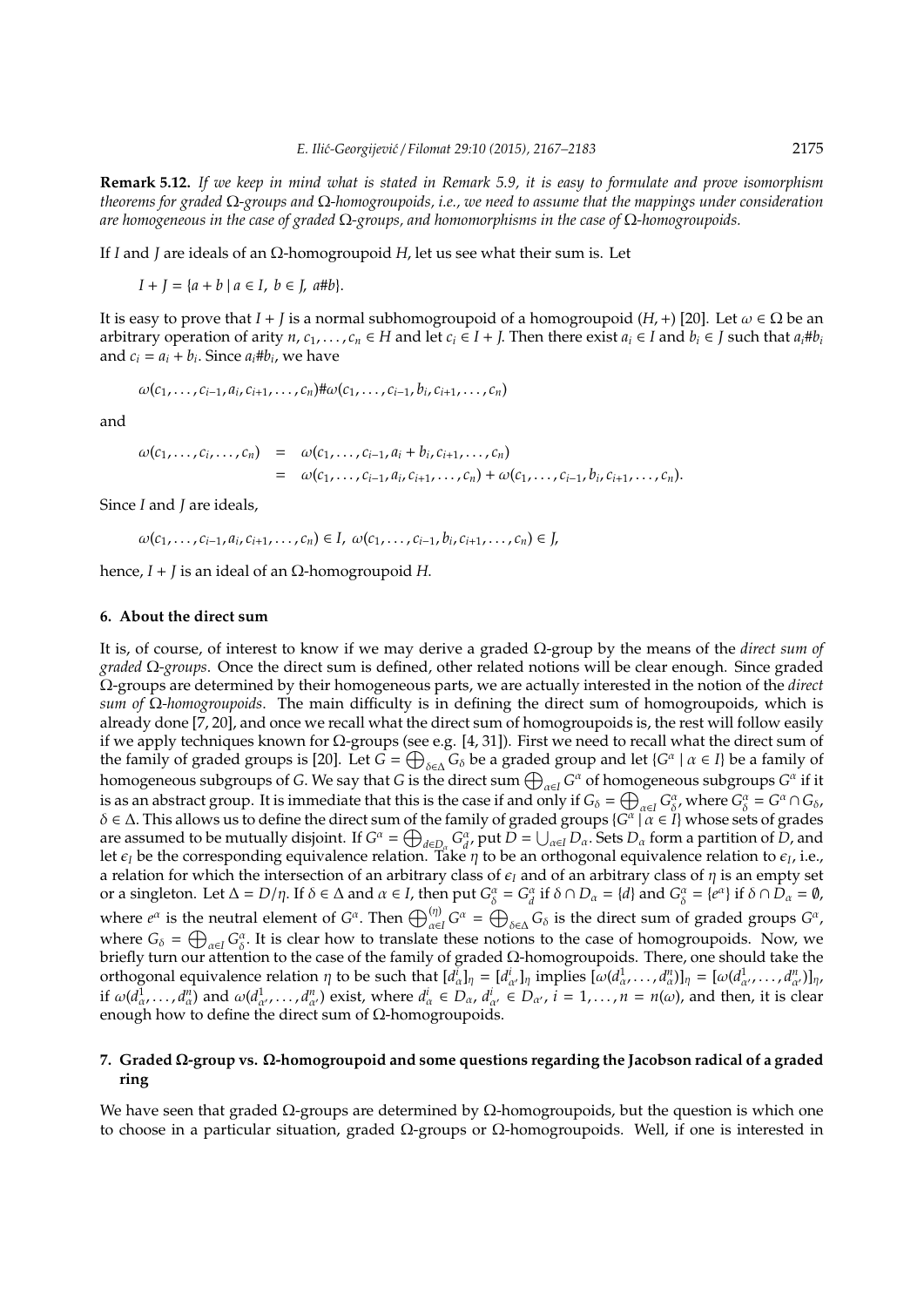homogeneous elements and substructures only, then, the environment of  $Ω$ -homogroupoids is certainly the right one. If one observes elements both homogeneous and nonhomogeneous equally, then graded Ω-groups are, of course, sufficient. Nevertheless, when proving some properties concerning homogeneity, in this, nonhomogeneous setting, i.e., when observing graded Ω-groups, it is not always clear which nonhomogeneous elements would play the right part. This is however clear in homogeneous setting, i.e., when observing Ω-homogroupoids. Also, as M. Krasner pointed out in [20] while favorising homogeneous over nonhomogeneous aspect of graded rings, it is practically much simpler to say element than homogeneous element and to write *a*#*b* instead of *ab* ∈ *H*. We can use the similar argument to put Ω-homogroupoids in front of graded Ω-groups. Let us look at one particular case of a graded Ω-group with grading set ∆, a graded ring with grading set ∆ [2, 7, 20]. We call such rings *Krasner graded rings* or ∆*-graded rings inducing* ∆, according to [11, 16], or just *graded rings*. The corresponding Ω-homogroupoid will be called an *anneid*, according to M. Krasner, see [2]. We could also call these as *ringoids*, but the original French term seems to be more appropriate, since the term "ringoid" is already reserved for a set with two binary operations, while in our case, we have one operation and one partial operation. Also, "anneid" carries a root of the Latin word for ring, "annulus". In [16], A. V. Kelarev and A. Plant considered the question of homogeneity of the Jacobson radical of ∆-graded rings inducing ∆. The homogeneous aspect, i.e., the theory of anneids proved to be useful in providing some answers to following questions.

**Question 7.1 ([12]).** Is it true that, if S is a finite cancellative partial groupoid with idempotent e and  $R = \bigoplus_{s \in S} R_s$ *is an S-graded ring inducing S, then*  $J(R_e) = R_e \cap J(R)$ ?

**Question 7.2 ([12]).** *Is it true that, for every groupoid S and every S-graded ring R satisfying a polynomial identity, if the radicals of subrings R<sup>e</sup> are nil for all idempotents e in S*, *then the radical of R is nil?*

In [8], theory of anneids (especially [6, 7]) was used in order to answer affirmatively to Question 7.1 in case when the *Jacobson radical* and the *large Jacobson radical* of an anneid coincide. Here, the Jacobson radical of an anneid *A* is defined as the intersection of annihilators of all regular irreducible *A*-moduloids and the large Jacobson radical as the intersection of annihilators of all irreducible *A*-moduloids [6, 7]. Moduloids are, as already mentioned, homogeneous parts of graded modules, and a commutative graded group *M* =  $\bigoplus_{d \in D} M_d$  is a graded right (left) *R*-module, where *R* is ∆-graded ring inducing ∆, if for all  $\delta \in \Delta$  and *d* ∈ *D* there exists *t* ∈ *D* such that  $M_dR_{\delta} \subseteq M_t$  ( $R_{\delta}M_d \subseteq M_t$ ) [2, 7, 20]. As for the Question 7.2, in [8] it is proved that the answer is positive under certain assumptions which include the regularity (cancellativity) of a graded PI-ring with the finite support and the assumption that the Jacobson radical and the large Jacobson radical coincide. While proving this, one more open problem which can be found in [12] was dealt, which asks whether a certain power of the Jacobson radical is contained in the homogeneous Jacobson radical of an *S*-graded ring inducing *S*, where *S* is a finite cancellative partial groupoid.

However, there are cases when one might find the nonhomogeneous aspect more useful. For instance, let the grading set be totally ordered. In that case, the degree may also be associated to a nonhomogeneous element of a graded Ω-group as it can be done in the case of graded rings [20]. Namely, let (*X*,+, Ω) be a graded  $\Omega$ -group, whose grading is proper, with the totally ordered grading set  $(\Delta, \leq)$ , where the order is compatible with  $\Omega$ , i.e., if  $\omega \in \Omega$ ,  $n = n(\omega)$ ,  $\delta_1, \ldots, \delta_n$ ,  $\delta'_1, \ldots, \delta'_n \in \Delta$ , then

$$
\delta_1 \leq \delta'_1 \wedge \cdots \wedge \delta_n \leq \delta'_n \Rightarrow \omega(\delta_1, \ldots, \delta_n) \leq \omega(\delta'_1, \ldots, \delta'_n).
$$

Suppose that 0 is the least element of  $\Delta$ . Let  $x = \sum_{\delta \in \Delta} x_{\delta} \in X$ , where  $x_{\delta} \in X_{\delta}$  if  $\delta \neq 0$  and  $x_0 = 0$ . Then we may define the degree  $\delta(x)$  of *x* by  $\delta(x) = \max_{\delta \in \Delta} \delta(x_{\delta})$ .

We will now focus on the special case of regular proper graded rings. Recently, A. Smoktunowicz [32] and P.-H Lee and E. R. Puczyłowski [25] proved independently that the homogeneous subring of a Jacobson  $\mathbb Z$ -graded ring is also Jacobson, where  $\mathbb Z$  denotes the set of integers. We prove that the same result holds for ∆-graded rings inducing ∆ under certain assumptions. For results on semigroup-graded rings, see [26]. Let *R* be a regular proper graded ring with the totally ordered grading set ∆, with 0 as the least element. Here, by regularity we mean that the grading set ∆ is cancellative with respect to induced operation. Also,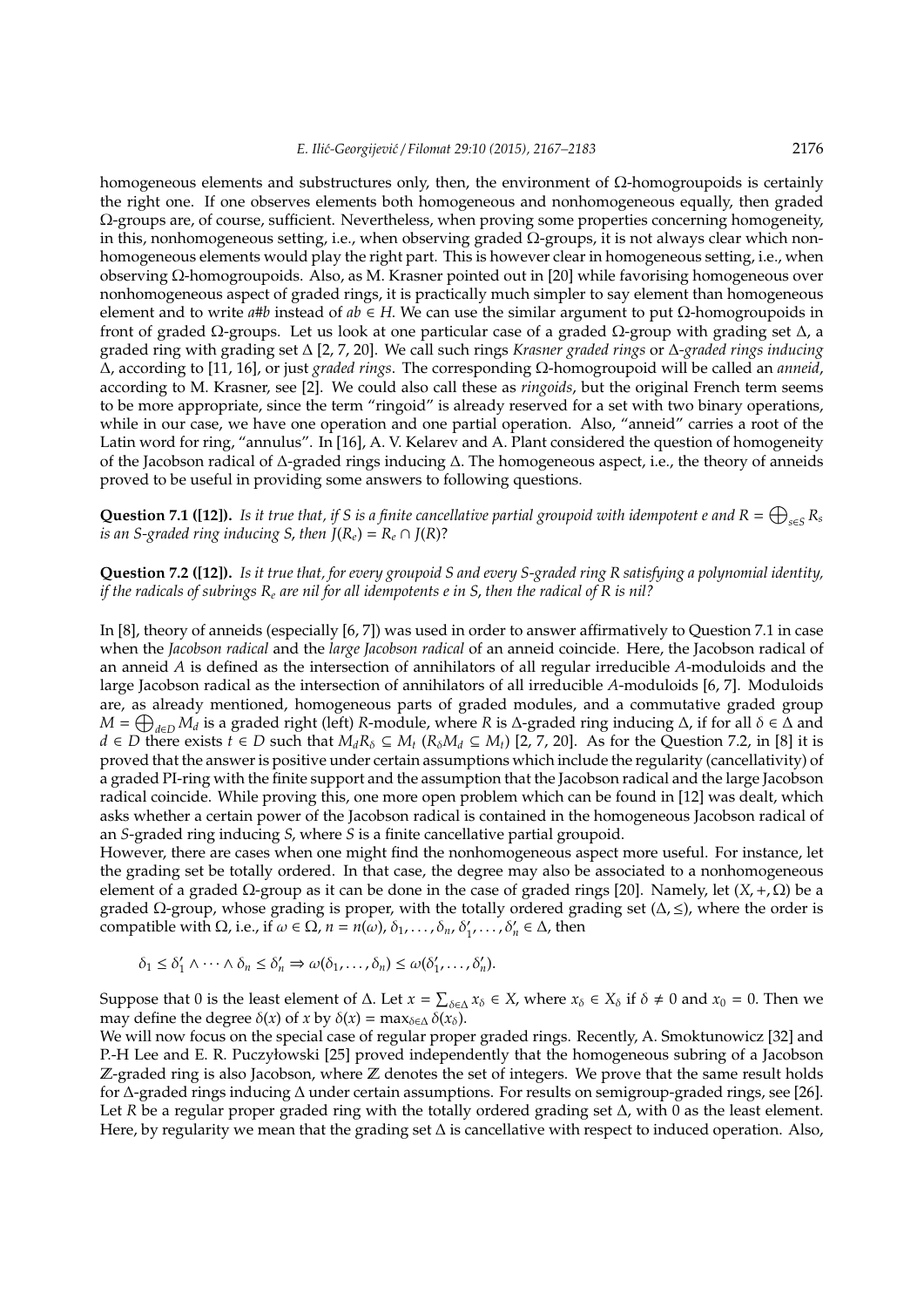assume that the order is compatible with the operation induced on  $\Delta$ , i.e., if  $\delta_1$ ,  $\delta_2$ ,  $\delta'_1$ ,  $\delta'_2 \in \Delta$  are such that  $\delta_1 \leq \delta_1'$  $\delta_1'$  and  $\delta_2 \leq \delta_2'$ '<sub>2</sub>, then  $\delta_1 \delta_2 \leq \delta_1'$  $\frac{1}{2}\delta_2'$  $y_2'$ . Let us observe the set

$$
S = \{ \bar{x} = \sum_{\delta \in \Delta} x_{\delta} \mid x_{\delta} \in R_{\delta}, \text{ supp}(\bar{x}) \text{ is well ordered} \},\tag{7}
$$

where  $\text{supp}(\bar{x})$  denotes the *support of*  $\bar{x}$ , i.e., the set { $\delta \in \Delta \mid x_{\delta} \neq 0$ } [20]. For  $\bar{x} = \sum_{\delta \in \Delta} x_{\delta}$ ,  $\bar{y} = \sum_{\delta \in \Delta} y_{\delta} \in S$ , define

$$
\bar{x}\bar{y} := \sum_{\xi \in \Delta} \sum_{\delta \delta' = \xi} x_{\delta} y_{\delta'},\tag{8}
$$

and let  $D(\xi) := \{(\delta, \delta') \in \Delta \times \Delta \mid \delta \delta' = \xi \text{ and } x_{\delta} y_{\delta'} \neq 0\}$  [20]. The following lemma is known, but we include its proof for convenience.

**Lemma 7.3 ([20]).** *Element* (8) *belongs to S*.

*Proof.* If  $\delta_1 \delta_1'$  $\delta_1 = \delta_2 \delta_2'$  $\delta_2$  and  $\delta_1 < \delta_2$ , then  $\delta_1$  $\gamma_1 > \delta_2'$ . Indeed, if  $\delta_1'$  $\frac{1}{1} \leq \delta_2'$  $v'_2$ , then  $\delta_1 \delta'_1$  $\zeta_1 \leq \delta_2 \delta_1$  $\zeta_1 \leq \delta_2 \delta_2'$  $\frac{1}{2}$ . Hence,  $\delta_1 \delta_1'$  $i_1 = \delta_2 \delta_1'$  $i = \delta_2 \delta'_2$  $\delta_2$ , and since *R* is regular, it follows that  $\delta_1 = \delta_2$ . Therefore, the set {δ ∈ ∆ | (δ, δ') ∈ *D*(ξ)} is well ordered, since for those  $\delta$ ,  $x_{\delta}y_{\delta'} \neq 0$ , hence  $x_{\delta} \neq 0$  and  $\delta \in \text{supp}(\bar{x})$ . Also, the set  $\{\delta' \in \Delta \mid (\delta, \delta') \in D(\xi)\}$ is well ordered with respect to reverse order, and since it is contained in  $supp(\bar{y})$ , it is well ordered and finite. This means that  $\dot{D}(\xi)$  is finite. Obviously, the set  $\{\delta\delta' \mid (\delta,\delta') \in \text{supp}(\bar{x}) \times \text{supp}(\bar{y})\}$  is well ordered, and hence, element (8) belongs to *S*.

The set *S*, with addition defined component-wise and with the multiplication (8), is a ring, called the *Hahn completion of R* [20].

**Theorem 7.4.** *Let R be a regular proper graded ring with the totally ordered grading set* ∆ *such that the order is compatible with the induced operation on* Δ and such that for all  $\delta \in \Delta$ , for which  $\delta^2 \neq 0$ , we have  $\delta^2 > \delta$ . Then, if *T is a homogeneous subring of a graded ring R*, *then J*(*R*) ∩ *T* ⊆ *J*(*T*). *In particular, if R is Jacobson, then T is also Jacobson.*

*Proof.* According to assumptions, we may observe the ring *S* from (7) with addition defined componentwise and with the multiplication (8). Observe also that, under our assumptions, if  $\xi \eta \neq 0$ , then  $\xi \eta > \xi$  and  $\xi \eta > \eta$ , where  $\xi, \eta \in \Delta$ . The ring *S* is Jacobson. Indeed, let  $\bar{x} \in S$ . Then its quasi-inverse is  $\bar{x}' = \sum_{i=1}^{\infty} (-1)^i \bar{x}^i$ , which is, under our assumptions, a well defined element in *S* according to [29], Theorem 4.7.

Let  $x \in J(R) \cap T$  and  $x = \sum_{i=1}^{k} r_{\delta_i}$ ,  $r_{\delta_i} \in R_{\delta_i}$ . Since T is homogeneous,  $r_{\delta_i} \in T$ . Let  $x' = \sum_{j=1}^{l} r_{\lambda_j}$  be the quasiinverse of *x* in *R*. If *x*<sup>*''*</sup> is a quasi-inverse of *x* in *S*, then, since  $x' \in S$ , and there can be only one quasi-inverse in *S*,  $x' = x''$ , i.e.,  $\sum_{j=1}^{l} r_{\lambda_j} = \sum_{i=1}^{\infty} (-1)^i x^i$ . This means that homogeneous elements from the left-hand side belong to the corresponding homogeneous components of homogeneous elements from the right-hand side, i.e., they belong to *T*. Hence,  $x'$  is a quasi-inverse of  $x$  which belongs to *T*, and the claim follows.

The following result is of interest as well.

**Theorem 7.5.** *Let R be a regular proper graded ring with the totally ordered grading set* ∆ *such that the order is*  $l$  *compatible with the induced operation on* Δ and such that for all  $\delta \in \Delta$ , for which  $\delta^2 \neq 0$ , we have  $\delta^2 > \delta$ . If R is a *Jacobson graded ring, then R is a graded-nil ring, i.e., every homogeneous element is nilpotent.*

*Proof.* Again, we observe the ring *S* from (7) with addition defined component-wise and with the multiplication (8). Embed *R* into *S*. For a homogeneous element  $x \in R$ , if  $x'$  is its quasi-inverse in *R* and  $x''$  its quasi-inverse in *S*, we have  $x' = x''$  in *S*, which implies

$$
\sum_{j=1}^l r_{\lambda_j} = \sum_{i=1}^\infty (-1)^i x^i,
$$

and therefore, there exists a natural number *n* such that  $x^n = 0$ , q.e.d.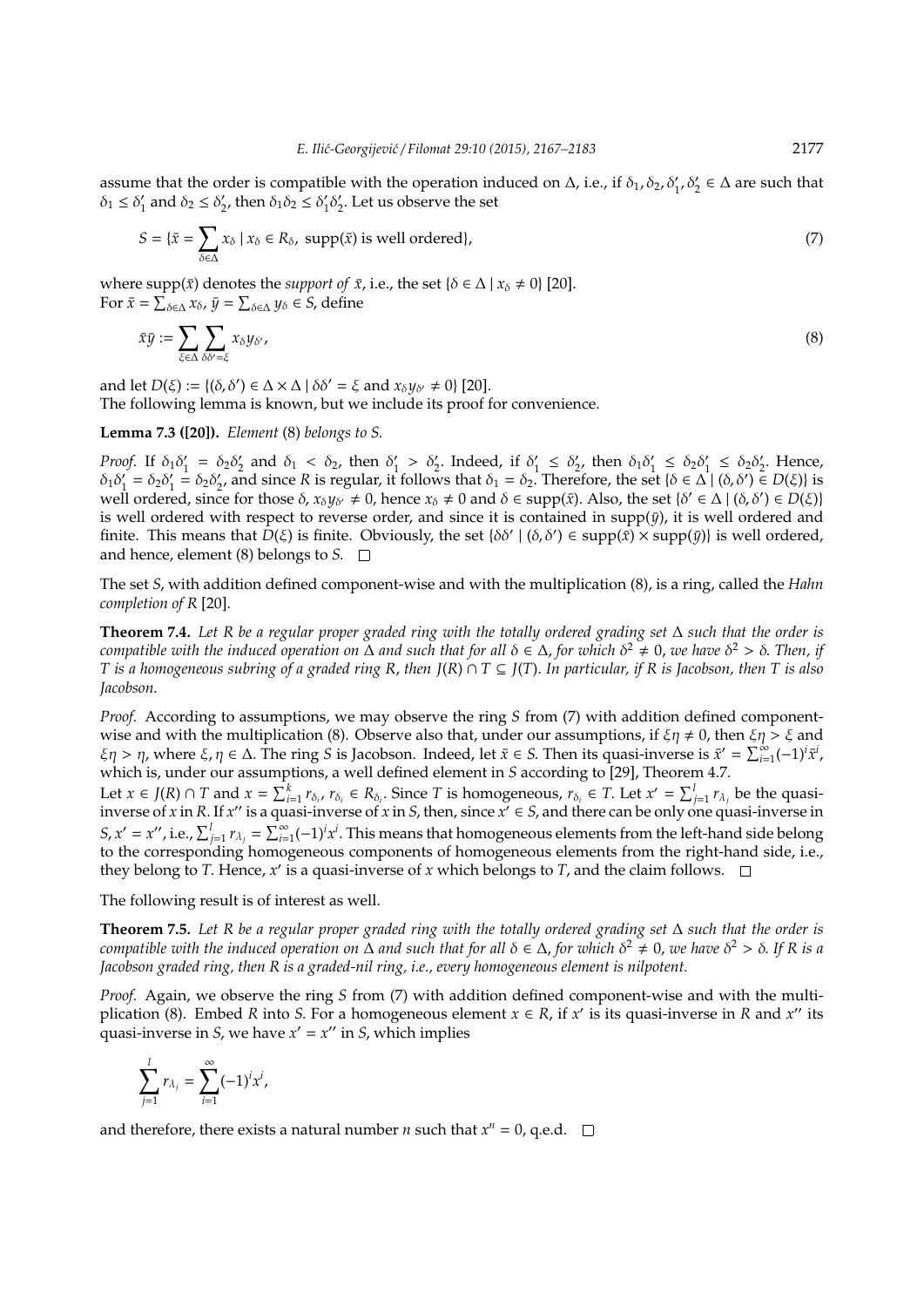**Example 7.6.** *If the grading set has nonzero idempotents, then the statements of previous theorems do not have to hold.* Indeed, let  $Q_1 = \{\frac{2m}{2n+1} \mid m, n \in \mathbb{Z}, (2m, 2n+1) = 1\}$ . *Then*  $R = \begin{pmatrix} Q_1 & Q_1 \\ 0 & Q_1 \end{pmatrix}$  $0 \quad \mathbb{Q}_1$ ! =  $\left( \begin{array}{cc} \mathbb{Q}_1 & 0 \end{array} \right)$  $0 \quad \mathbb{Q}_1$  $\Theta\left(\begin{array}{cc} 0 & \mathbb{Q}_1 \ 0 & 0 \end{array}\right)$ *is a Jacobson regular Krasner graded ring which has a nonzero idempotent degree corresponding to* Q<sup>1</sup> 0  $0 \quad Q_1$ ! .

*However*,  $\begin{pmatrix} Q_1 & 0 \\ 0 & Q_2 \end{pmatrix}$  $0 \quad \mathbb{Q}_1$ ! *is a homogeneous subring which is Jacobson but not nil since* Q<sup>1</sup> *is a Jacobson but not a nil ring.*

### **8. The theory of prime radicals**

We show that the theory of prime radicals can also be developed for  $\Omega$ -homogroupoids as it is developed for group-graded Ω-groups in [27]. As in [27], we will follow the usual construction of the theory of prime radicals (see [27] and references therein). Proofs of results in [27] were included for the sake of convenience in reading and because the graded case is considered, and here we do the same for results on Ω-homogroupoids. All statements are easily translated to graded Ω-groups and may be applied to any graded Ω-group, in the spirit of Remark 4.4. Particularly, at the end of this section, we observe prime radicals of anneids.

**Definition 8.1.** *Let I*, *J be* Ω*-subhomogroupoids of an* Ω*-homogroupoid H*. *The* commutator [*I*, *J*] *of I and J is an*  $Ω$ -subhomogroupoid of an  $Ω$ -homogroupoid H which is generated by the set of elements  $ω(c_1, ..., c_n)$ ,  $n ≥ 2$ ,  $ω ∈ Ω$ , *where c<sup>i</sup> come from I or J but some elements from both I and J are among c<sup>i</sup>* . *An* Ω*-subhomogroupoid* [*I*, *I*] *is denoted I* 2 .

**Definition 8.2.** *An element a of an* Ω*-homogroupoid H is called* strictly Engel *if for an arbitrary sequence a*0, *a*1, . . . *of elements of H, the condition*  $a_0 = a$ *,*  $a_{i+1} \in (a_i)^2$ *,*  $i = 0, 1, \ldots$ *, implies that all elements are 0 starting from some i.* 

**Definition 8.3.** *An* Ω*-homogroupoid H is called* prime *if for every two ideals I*, *J of H*, [*I*, *J*] = 0 *implies I* = 0 *or*  $J = 0$ *. We say that H is semiprime if*  $I^2 = 0$  *implies*  $I = 0$ *.* 

**Definition 8.4.** *An ideal P of an* Ω*-homogroupoid H is called* prime *if H*/*P is a prime* Ω*-homogroupoid.*

**Definition 8.5.** *The* prime radical *P*(*H*) *of an* Ω*-homogroupoid H is the intersection of all prime ideals of H*.

Using the same methods as in [27], one can prove the following theorems.

**Theorem 8.6.** *The prime radical of an* Ω*-homogroupoid H is the set of all strictly Engel elements of H*.

*Proof.* Let  $a \in H$  be an element that does not belong to the prime radical, i.e.,  $a \notin P(H)$ . Then there exists a prime ideal *I* of *H* such that *a* < *I*. This implies that the image of (*a*) 2 in the factor Ω-homogroupoid *H*/*I* under the canonical mapping is distinct from  $\bar{0}$ . Hence,  $(a)^2$  is not contained in *I*. Let  $a_0 = a$  and let  $a_1 \in (a)^2 \setminus I$ be arbitrary. Then  $a_1 \notin \overline{P(H)}$ . We continue this process, and construct a sequence of elements  $a_0 = a, a_1, \ldots$ , where  $a_{i+1} \in (a_i)^2$  ( $i = 0, 1, ...$ ) none of which belongs to  $P(H)$ . Hence, *a* is not strictly Engel. Conversely, let  $a \in H$  be an element which is not strictly Engel. Then there exists a sequence of elements  $a_0 = a, a_1, \ldots$  such that  $a_{i+1} \in (a_i)^2$  ( $i = 0, 1, \ldots$ ) all of which are distinct from 0. According to Zorn's Lemma, there exists a maximal ideal *I* of *H* which does not contain the sequence  $a_0, a_1, \ldots$ . We claim that *I* is a prime ideal. Let *M* and *N* be two ideals such that  $I \subsetneq M$  and  $I \subsetneq N$ . Then there exist natural numbers *k* and  $\overline{I}$  such that  $a_k \in M$  and  $a_l \in N$ . If  $m = \max\{k, l\}$ , then all elements of sequence  $a_i$ , where  $i \geq m$ , starting with the number  $m + 1$  lie in  $M \cap N$  and in [*M*, *N*]. Let  $f : H \to H/I$  be the canonical homomorphism (in the sense of Definition 5.8). The commutant  $[f(M), f(N)]$  of the images  $f(M)$  and  $f(N)$  of the ideals *M* and *N* in  $H/I$  is not equal to  $\bar{0}$ . Therefore, *I* is a prime ideal of an Ω-homogroupoid *H*, and so, *a* ∉ *P*(*H*). □

**Theorem 8.7.** *An*  $\Omega$ *-homogroupoid H* is semiprime if and only if  $P(H) = 0$ .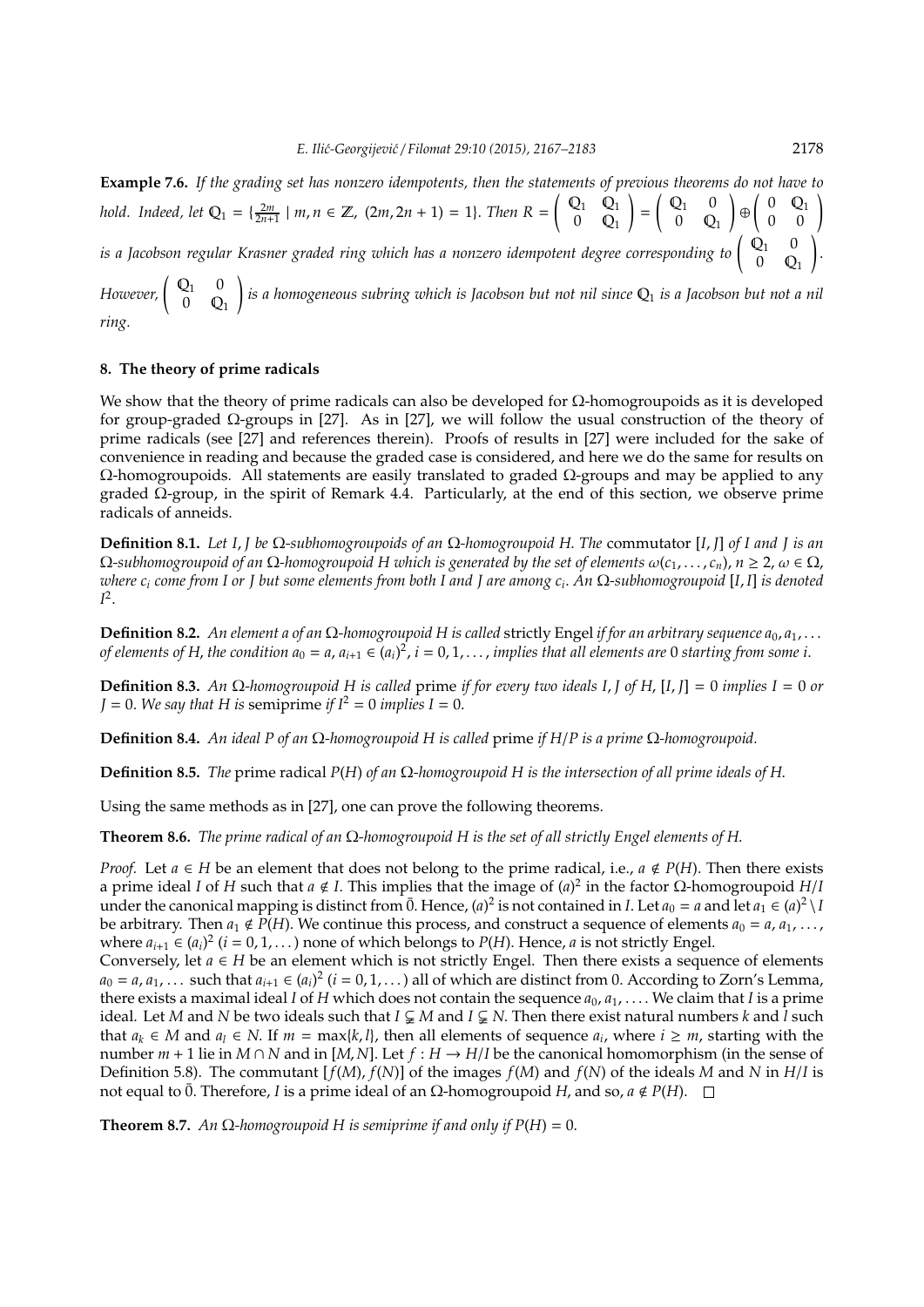*Proof.* 1. Let us first prove that an Ω-homogroupoid *H* is semiprime if and only if for all *a* ∈ *H* the equality  $(a)^2 = 0$  implies  $a = 0$ . Well, let *H* be a semiprime  $\Omega$ -homogroupoid and assume that for some  $a \in H$  we have  $(a)^2 = 0$ . Since *H* is semiprime, it follows that  $(a) = 0$ , and hence,  $a = 0$ . Conversely, assume that for all  $a \in H$ the equality  $(a)^2 = 0$  implies  $a = 0$ . If *I* is an ideal of *H* for which we have  $I^2 = 0$  and  $a \in I$ , then  $(a) \subseteq I$ , which implies that  $(a)^2 = 0$ . Therefore,  $a = 0$ , and since *a* was arbitrarily chosen,  $I = 0$ , hence, *H* is semiprime.

2. Let *I* be an ideal of *H* such that the factor Ω-homogroupoid *H*/*I* is semiprime and *b* < *I*. We claim that there exists a prime ideal *K* such that  $K \supseteq I$  and  $b \notin K$ . Let  $b_0 = b$ . Since  $H/I$  is semiprime,  $(b_0)^2$  is not contained in *I*. Let  $b_1 \in (b_0)^2 \setminus I$ . Then  $(b_1)^2$  is not contained in *I* and then choose  $b_2 \in (b_1)^2 \setminus I$  and so on. We obtain a sequence of elements  $b_0 = b$ ,  $b_1$ , ..., such that  $b_{i+1} \in (b_i)^2$   $(i = 0, 1, ...)$  and none of them belongs to *I*. According to Zorn's Lemma, there exists a maximal ideal *K* which contains *I* but does not contain any of the elements  $b_0, b_1, \ldots$ . Now, mimicking the second part of the proof of the previous theorem, one may show that *K* is a prime ideal, and, moreover,  $b \notin K$ .

3. Assume now that the prime radical *P*(*H*) of *H* is 0. Let  $a \in H$  and  $a \neq 0$ . By the previous theorem, *a* is not a strictly Engel element. That means that there exists a sequence  $a_0 = a, a_1, \ldots$ , such that  $a_{i+1} \in (a_i)^2$  $(i = 0, 1, ...)$ , and all  $a_i$  are distinct from 0. Hence,  $(a)^2 \neq 0$ . According to 1., *H* is semiprime.

Conversely, let *H* be semiprime,  $a \in H$ , and  $a \neq 0$ . According to 2., there exists a prime ideal  $K \subseteq H$  such that  $a \notin K$ . Therefore,  $a \notin P(H)$ , and so,  $P(H) = 0$ .  $\Box$ 

In Ω-homogroupoid setting, it is natural to observe solvability rather than nilpotency, since in the special case of Lie algebras, solvability and nilpotency do not coincide. V. A. Parfenov (Parfyonov) introduced *weakly solvable radicals* in the class of Lie algebras [30], since, at the time, it was not known whether the sum of locally solvable ideals is locally solvable. This question, known as the Amayo–Stewart problem, is later resolved in negative in [24] thus proving that the theory of locally solvable radicals of Lie algebras cannot be developed. Therefore, in [27], weakly solvable group-graded Ω-groups were introduced, and here we do similar for Ω-homogroupoids.

**Definition 8.8.** *An* Ω*-homogroupoid H is called* solvable of degree *k if there exists a natural number k such that*  $H_k = 0$ ,  $H_{k-1} \neq 0$ , *where*  $H_0 = H$ ,  $H_1 = [H_0, H_0]$ , ...,  $H_{i+1} = [H_i, H_i]$ , ...

**Definition 8.9.** *An* Ω*-homogroupoid H is called* locally solvable *if every finitely generated subhomogroupoid is solvable.*

If *H* is an Ω-homogroupoid and *K* ⊆ *H*, then we define *K*<sup>(0)</sup> = *K*, *K*<sup>(*k*+1)</sup> = {ω(*a*<sub>1</sub>, . . . , *a*<sub>*n*</sub>) | *n* ≥ 2, *a*<sub>1</sub>, . . . , *a*<sub>*n*</sub> ∈  $K^{(k)}$ ,  $\omega \in \Omega$ ,  $k = 0, 1, \ldots$ 

**Definition 8.10.** *An* Ω*-homogroupoid H is called* weakly solvable *if for every finite subset K of H there exists a natural number k such that*  $K^{(k)} = 0$ .

We say that an Ω-homogroupoid *H* is with the *finiteness condition* if for every finite subset *K* ⊆ *H* and for all  $n \ge 2, k_1, \ldots, k_n \in K$ ,  $\omega \in \Omega$ , we have that the set of elements  $\omega(k_1, \ldots, k_n)$  is finite. If *H* is an  $\Omega$ -homogroupoid with the finiteness condition, then it is easy to prove that *H* is a weakly solvable Ω-homogroupoid if *I* and *H*/*I* are weakly solvable Ω-homogroupoids, where *I* is an ideal of *H*. It is also easy to prove that the sum of weakly solvable ideals of *H* is again a weakly solvable ideal. Now, one can prove that a class of weakly solvable Ω-homogroupoids with the finiteness condition is a radical class. Analogously to the case of group-graded Ω-groups in [27], we define the *upper weakly solvable radical T*(*H*) of an Ω-homogroupoid *H* as the largest weakly solvable ideal of *H*, and we similarly construct the *lower weakly solvable radical* of an Ω-homogroupoid *H* with the finiteness condition. Namely, let ρ(*H*) denote the sum of all ideals *I* of *H* such that  $I^2 = 0$ . The sum of two solvable ideals is solvable, and hence,  $\rho(H)$  is locally solvable. For all ordinal numbers  $\alpha$ , we define an ideal  $\rho(\alpha)$ , using transfinite induction in the following way:

1. 
$$
\rho(0) = 0;
$$

- 2. let  $\rho(\alpha)$  be defined for all  $\alpha < \beta$ . Then:
	- a) if  $\beta = \lambda + 1$  is not a limit ordinal, then  $\rho(\beta)$  is defined as an ideal of *H* such that  $\rho(\beta)/\rho(\lambda)$  =  $\rho(H/\rho(\lambda))$ ;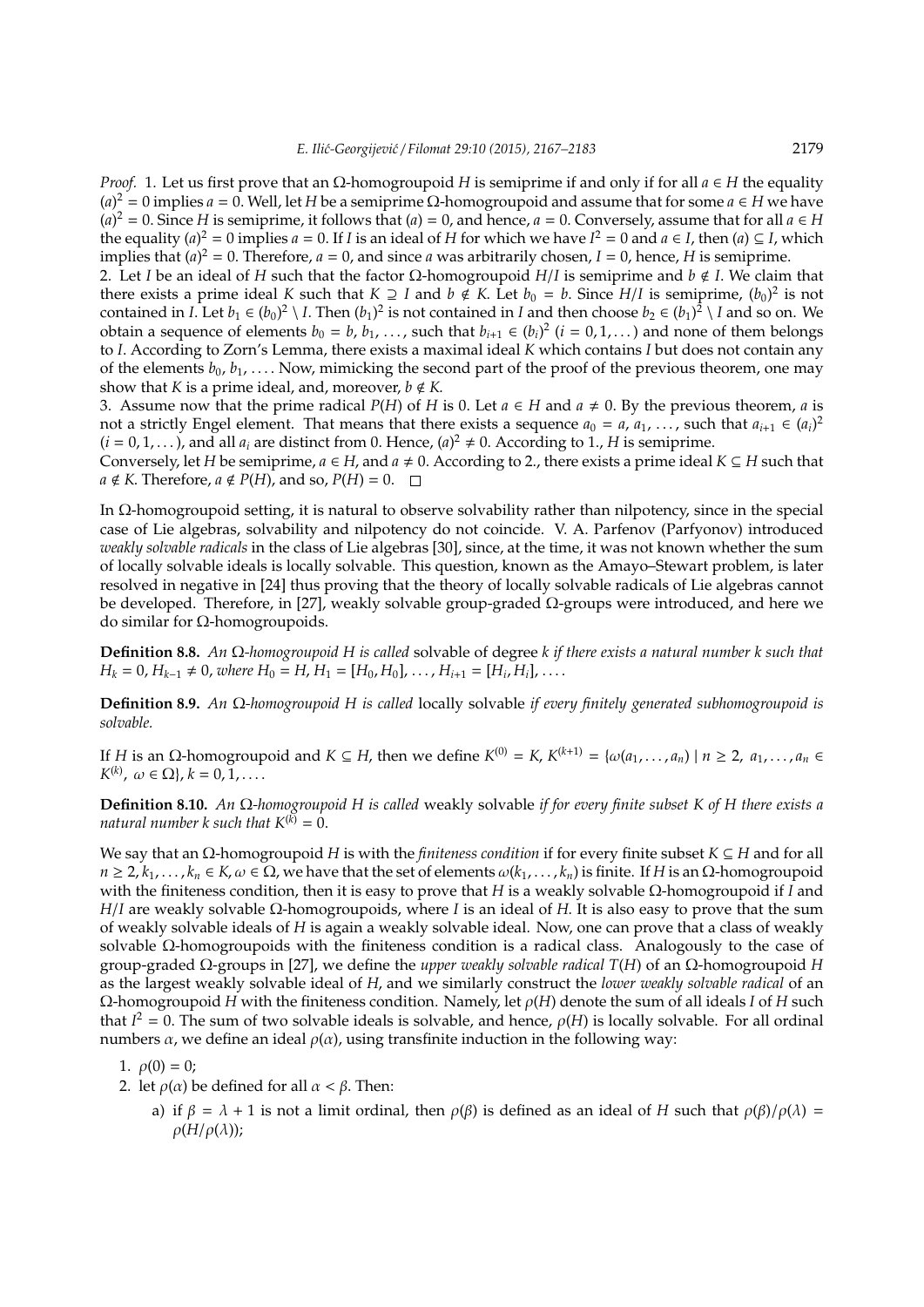b) if  $\beta$  is a limit ordinal, then we define  $\rho(\beta) = \bigcup_{\lambda < \beta} \rho(\lambda)$ .

There exists an ordinal  $\beta$  such that  $\rho(\beta) = \rho(\beta + 1)$ , and  $\rho(\beta)$  is called the *lower weakly solvable radical* of an Ω-homogroupoid *H* with the finiteness condition. Next we give the relation between the prime radical and the lower weakly solvable radical which is an  $Ω$ -homogroupoid analogue of Theorem 3. from [27].

**Theorem 8.11.** *The prime radical of an* Ω*-homogroupoid H with the finiteness condition coincides with the lower weakly solvable radical.*

*Proof.* According to Theorem 8.7, the Ω-homogroupoid  $H/P(H)$  is semiprime, and therefore,  $ρ(H/P(H)) = 0$ . This implies  $\rho(H) \subseteq P(H)$ . If we observe  $H/\rho(H)$ , we will obtain  $\rho(2) \subseteq P(H)$ . Continuing this process and using transfinite induction, we conclude that the lower weakly solvable radical is contained in *P*(*H*). The converse inclusion follows from the second part of the proof of Theorem 8.7.  $\Box$ 

**Corollary 8.12.** *The prime radical P*(*H*) *of an* Ω*-homogroupoid H with the finiteness condition is weakly solvable.*

The question of coincidence of lower and upper weakly solvable radical is of interest for particular classes of Ω-homogroupoids. At the end of this section, we will observe it in the case of anneids. Answering this question in the case of other particular classes of  $Ω$ -homogroupoids is left for future research (e.g. *Lie algebroids, Lie superalgebroids, special and generalized special Lie algebroids and superalgebroids* are yet to be defined and explored). Also, as in [27], we ask whether a prime radical is locally solvable.

We have the following theorem which gives us the connection between the upper weakly solvable radical and some prime ideals.

**Theorem 8.13.** *Let H be an* Ω*-homogroupoid with the finiteness condition and let* {*P*α} *be the family of all prime ideals of H for which we have*  $T(H/P_\alpha) = \overline{0}$ . *Then*  $T(H)$  *equals the intersection of all such prime ideals.* 

*Proof.* We follow the arguments given for the proof of Theorem 4. in [27]. Let  $P = \bigcap_{P_\alpha \in \{P_\alpha\}} P_\alpha$ . Clearly, *T*(*H*) ⊆ *P*, since *T*(*H*) ⊆  $\tilde{P}_{\alpha}$ , for all  $\tilde{P}_{\alpha}$ . Let us now assume that *T*(*H*) ⊊ *P*. Then there exists an element *b* ∈ *P* such that  $b \notin T(H)$ . Hence, there exists a finite subset  $X \subseteq (b)$  such that  $X^{(k)} \nsubseteq T(H)$  ( $k = 0, 1, ...$ ). Let us observe the set  ${Q_\beta}$  of ideals of *H* such that

- 1.  $T(H) \subseteq Q_{\beta}$ ;
- 2.  $X^{(k)} \nsubseteq Q_{\beta}$  ( $k = 0, 1, ...$ ).

Clearly,  $T(H) \in \{Q_\beta\}$ . Assume that there exists an infinite chain of ideals from  $\{Q_\beta\}$  such that  $Q_1 \subseteq Q_2 \subseteq \ldots$ . Then  $Q = \bigcup_{i=1}^{\infty} Q_i$  does not contain  $X^{(k)}$   $(k = 0, 1, \ldots)$ , since  $X^{(k)}$  is finite for all  $k = 0, 1, \ldots$ . According to Zorn's Lemma, there exists a maximal element  $P_0 \in \{Q_\beta\}$ . It is easily verified that  $H/P_0$  is a prime  $\Omega$ homogroupoid. We claim that  $T(H/P_0) = \bar{0}$ . If  $T(H/P_0) \neq \bar{0}$ , then  $P_0 \subsetneqq f^{-1}(T(H/P_0))$ , where  $f$  is the canonical homomorphism (in the sense of Definition 5.8). By the maximality of  $P_0$ , it follows that  $X^{(l)} \subseteq f^{-1}(T(H/P_0))$ . Hence,  $f(X)^{(n)} \subseteq T(H/P_0)$ . It follows that for some natural number  $m > l$ , we have  $f(X)^{(m)} = \overline{0}$ , i.e.,  $X^{(m)} \subseteq P_0$ , a contradiction. We have constructed an ideal  $P_0 \in \{Q_\beta\}$  which does not contain *P*, a contradiction. Therefore,  $P = T(H)$ .  $\Box$ 

**Theorem 8.14.** *The prime radical of an* Ω*-homogroupoid H with the maximum condition on ideals is solvable.*

*Proof.* Let *K* be a maximal solvable ideal of *H*. It is the greatest solvable ideal since the sum of two solvable ideals is solvable. Also, an extension of a solvable Ω-homogroupoid by a solvable one is solvable. Hence, *H*/*K* contains no ideals *I* with  $I^2 = 0$ , and so, it is semiprime. Now, according to Theorem 8.7,  $P(H) \subseteq K$ .

### *8.1. On prime radicals of associative anneids*

Here we present some results regarding associative anneids, as special cases of  $\Omega$ -homogroupoids. An anneid *A* is said to be *Levitzki* or *locally nilpotent* if any finitely generated subanneid of *A* is nilpotent. It can be proved easily that the class of all locally nilpotent anneids is a radical class, called the *Levitzki radical*, in a universal class of all anneids. If we look at the notion of the weak solvability of an  $\Omega$ -homogroupoid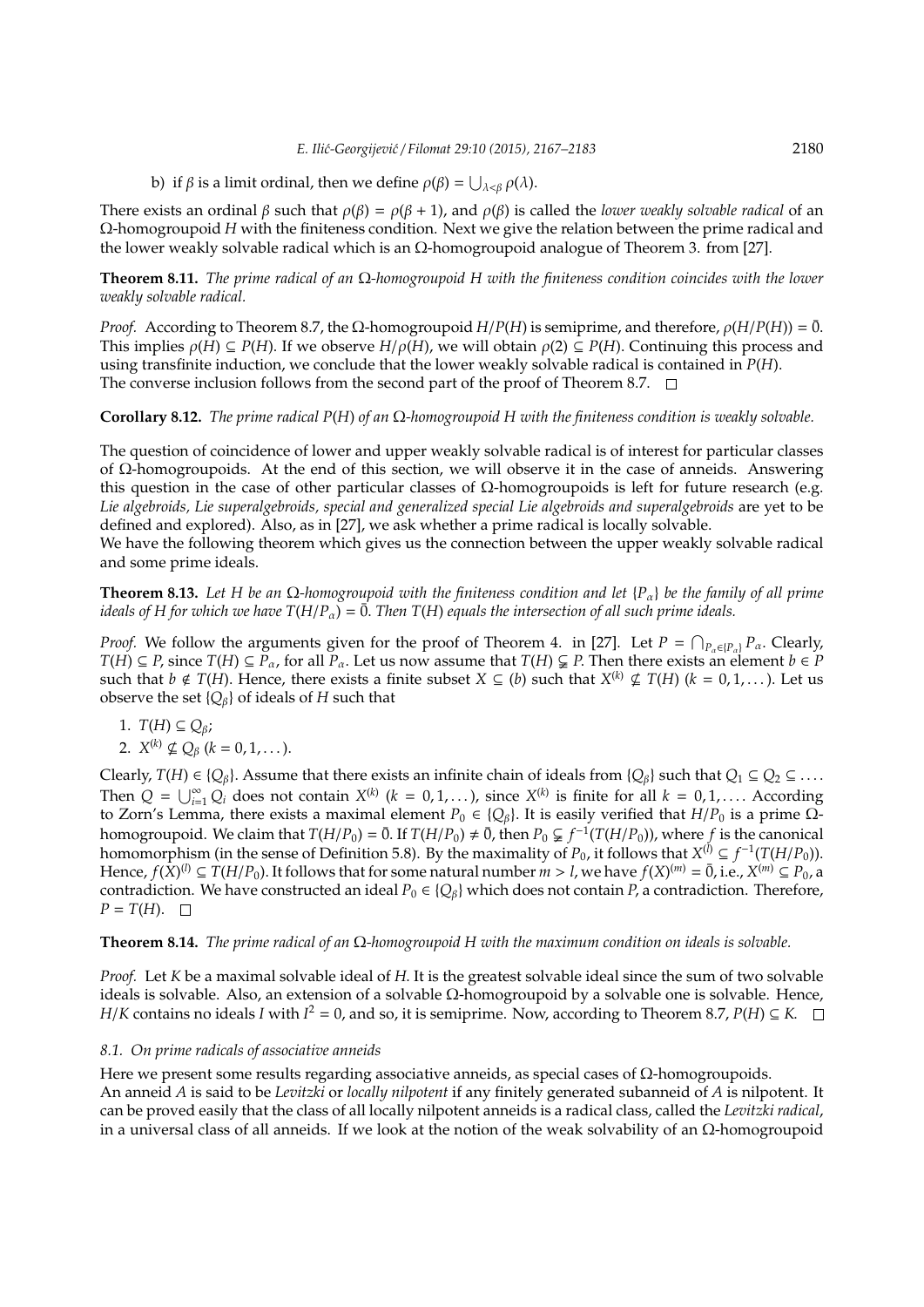in the case of an anneid, it comes clear that the weak solvability coincides with the local nilpotency, and thus, the upper weakly solvable radical and the Levitzki radical of an anneid coincide. Hence, according to Corollary 8.12, we have the following proposition, which gives a positive answer to a question whether a prime radical is locally solvable.

**Proposition 8.15.** *The prime radical of an anneid A is contained in the Levitzki radical of A*.

We may come to the same conclusion from the following results which give connection between the prime radical of an annied *A* and the prime radical of the linearization  $\overline{A}$  thus generalizing results obtained for group-graded rings in [3] (see also [28]).

**Lemma 8.16.** Let A be an anneid and  $\overline{A}$  its linearization.

- *i*) If I is a prime ideal of  $\overline{A}$ , then I  $\cap$  A is a prime ideal of A.
- *ii*) If *J* is a graded prime ideal of  $\overline{A}$ , then there exists a prime ideal I of  $\overline{A}$  such that *J* is generated by  $I \cap A$ .
- *iii*) The prime radical of A coincides with  $P(\overline{A}) \cap A$ , where  $P(\overline{A})$  denotes the prime radical of  $\overline{A}$  regarded as a ring.

*Proof. i*) Let *M*, *N* be ideals of *A* such that *MN*  $\subseteq$  *I*  $\cap$  *A*. Then  $\overline{M}$   $\overline{N}$   $\subseteq$  *I*, and so,  $\overline{M}$   $\subseteq$  *I* or  $\overline{N}$   $\subseteq$  *I*, i.e., *M*  $\subseteq$  *I* $\cap$  *A* or  $N \subseteq I \cap A$ .

*ii*) Let *I* be a maximal ideal with respect to the property that *J* is generated by *I*∩*A*. That ideal exists according to Zorn's Lemma. It is enough now to prove that *I* is a prime ideal. As usual, let *M*, *N* be ideals of  $\overline{A}$  such that  $I \subsetneq M$ ,  $I \subsetneq N$ . But then, according to the choice of  $\overline{I}$ ,  $J \subsetneq \bigoplus_{a \in A^*} M \cap A(a)$  and  $J \subsetneq \bigoplus_{a \in A^*} N \cap A(a)$ , and so,  $\bigoplus_{a\in A^*}M\cap A(a)\big)\bigoplus_{a\in A^*}N\cap A(a)\big)$ ⊈ *J*. Since the left-hand side of the previous expression is obviously contained in *MN*, we obtain  $MN \nsubseteq I$ , and so, *I* is a prime ideal. *iii*) This is a corollary to *i*) and *ii*).  $\Box$ 

In next theorems, we depart from the homogeneous aspect, since, in these cases, the assertions are more clear when stated from the nonhomogeneous aspect. Also, in the next theorem, *P* denotes the prime radical, while  $P<sup>g</sup>$  denotes the graded prime radical.

**Theorem 8.17.** Let  $R = \bigoplus_{\delta \in \Delta} R_{\delta}$  be a graded ring. Then  $P(R) \cap R_e = P^g(R) \cap R_e \subseteq P(R_e)$ , for every idempotent *e* ∈ ∆ ∗ .

*Proof.* Lemma 8.16*iii*) implies that  $P(R) \cap R_e = P^g(R) \cap R_e$ . Let  $a \in P^g(R) \cap R_e$ . It is enough to prove that a is a strongly nilpotent element in  $R_e$  (see e.g. [28]). Let  $a_0 = a$ ,  $a_{i+1} \in a_i R_e a_i$  ( $i = 0, 1, ...$ ) be an arbitrary sequence in  $R_e$ . However,  $a_0 \in R$ ,  $a_{i+1} \in a_i Ra_i$   $(i = 0, 1, ...)$  and  $a_0 = a \in P^g(R)$ , and so, there exists i such that *a*<sup>*i*</sup> = *a*<sup>*i*</sup>+*k* = 0 (*k* ≥ 1). Hence, *a* ∈ *P*(*R*<sup>*e*</sup>). □

Let us now examine the homogeneity of the prime radical of a graded ring with the totally ordered grading set (see Section 7). We obtain analogous result to one from [9] which asserts that the prime radical of a u.p.-semigroup-graded ring is homogeneous.

**Theorem 8.18.** Let  $R = \bigoplus_{\delta \in \Delta} R_{\delta}$  be a regular proper graded ring with the totally ordered grading set  $\Delta$  such that *the order is compatible with the induced operation on* ∆.

- *i*) *If R is not prime and if I is a nonzero prime ideal of R*, *then I contains a nonzero homogeneous ideal.*
- *ii*) *All minimal prime ideals of R are homogeneous.*

*Hence, the prime radical of R is homogeneous.*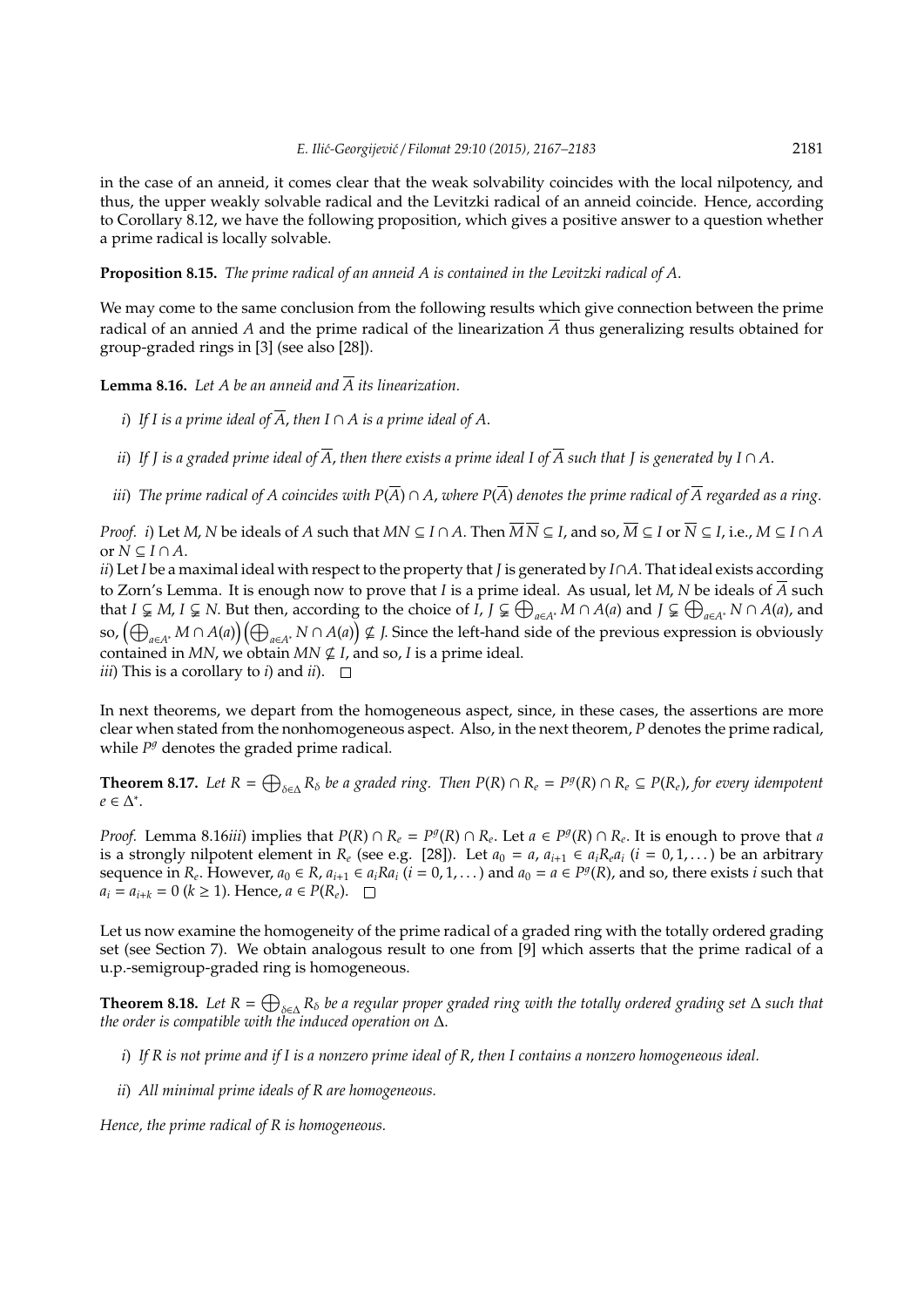*Proof. i*) Since *R* is not prime, there exist nonzero elements  $a = a_{\xi_1} + \cdots + a_{\xi_n}$  and  $b = b_{\eta_1} + \cdots + b_{\eta_m}$  with  $a_{\xi_i} \in R_{\xi_i}$  and  $b_{\eta_j} \in R_{\eta_j}$ ,  $i \in \{1, ..., n\}$ ,  $j = \{1, ..., m\}$ , respectively, such that  $aRb = 0$ . Let  $\delta \in \Delta$  be arbitrary. If  $r \in R_\delta$ , then  $arb = a_{\xi_1}rb_{\eta_1} + \cdots + a_{\xi_1}rb_{\eta_m} + \cdots + a_{\xi_n}rb_{\eta_1} + \cdots + a_{\xi_n}rb_{\eta_m}$ . For those  $i \in \{1,\ldots,n\}$  and  $j \in \{1,\ldots,m\}$ for which  $R_{\xi_i}R_\delta R_{\eta_j} \neq 0$ , we have  $(\xi_i\delta)\eta_j = \xi_i(\delta\eta_j)$  and  $\xi_i\delta\eta_j$  is uniquely presented element of  $\Delta$  under our assumptions on *R* and its grading set. Hence, for all such *i*, *j*,  $a_{\xi_i}R_{\delta}b_{\eta_j} = 0$ , and therefore,  $a_{\xi_i}R_{\delta}b_{\eta_j} = 0$  for all  $i \in \{1, \ldots, n\}$  and all  $j \in \{1, \ldots, m\}$ . Element  $\delta$  was arbitrary, so  $a_{\xi_i}Rb_{\eta_i} = 0$  for all  $i$  and  $j$ , and particularly,  $a_{\xi_n}Rb_{\eta_m}=0\subseteq I$ , and since *I* is prime, it follows that  $a_{\xi_n}$ ,  $b_{\eta_m}\in I$ . Therefore, *I* contains a nonzero homogeneous ideal.

*ii*) If *I* is a minimal prime ideal of *R*, and *J* the homogeneous ideal  $\bigoplus_{\delta \in \Delta} I \cap R_{\delta}$ , then if *J* ≠ *I*, it suffices to apply *i*) to *R*/*J* and  $\overline{I}/\overline{J}$  in order to conclude that *J* must be equal to *I* (cf. [9]).  $\Box$ 

The lower and upper weakly solvable radical of an anneid *A* generally do not coincide, since from the ordinary ring theory, we know that there exists a ring whose prime and Levitzki radical do not coincide (see e.g. [5]), and every ring is an anneid.

However, there are some classes of anneids for which we have coincidence of the upper and lower weakly solvable radicals, just like in the case of ordinary rings. The following result is just the corollary to Theorem 8.14, since, it may be proved by standard means that if an anneid *A* satisfies the ascending chain condition for right annihilators  $ann(a) = \{x \in A \mid ax = 0\}$   $(a \in A)$ , then any left or right nil ideal is contained in the prime radical of *A* (see e.g. [23]).

**Theorem 8.19.** *If A is a Noetherian anneid, i.e., an anneid with maximum condition on ideals [2, 20], then the prime radical of A coincides with the Levitzki radical of A*.

Finally, we observe one particular example of an anneid which comes from the notion of an *incidence ring of group automata* defined by A. V. Kelarev in [14]. We use notation presented in [15]. A *group automation* is an algebraic system  $\mathcal{A} = (X, G, \delta)$ , where

- 1. *X* is a nonempty set of *states*;
- 2. *G* is a group of *input symbols*;
- 3.  $\delta$  :  $X \times G \rightarrow X$ , given by  $\delta(x, q) = xq$  is a *transition function* satisfying the equality  $x(qh) = (xq)h$  for all  $x \in X$ ,  $q, h \in G$ .

If *F* is a ring with 1, then the *incidence ring* of the automation  $A = (X, G, \delta)$  over *F* is the ring  $I_A = I_A(F)$  that is spanned as a free left *F*-module by the set  $T_A = \{(x, q, xq) | x \in X, q \in G\}$  with multiplication defined by the distributive law and the rules

$$
(x_1, g_1, x_1g_1) \cdot (x_2, g_2, x_2g_2) = \begin{cases} (x_1, g_1g_2, x_1g_1g_2), & \text{if } x_1g_1 = x_2, \\ 0, & \text{otherwise,} \end{cases}
$$
  

$$
(x, g, xg) \cdot r = r \cdot (x, g, xg),
$$

for all  $x, x_1, x_2 \in X$ ,  $g, g_1, g_2 \in G$ ,  $r \in F$ .

Clearly,  $T_{A}^0 = T_A \cup 0$  is a semigroup, and  $I_A$  is a  $T_A^0$ -graded ring, since  $I_A$  is isomorphic to the contracted semigroup ring  $F_0[T_{\mathcal{A}}^0]$  (see [12, 13]). Moreover, this graded ring is regular (see Section 7). Denote by  $A_{\mathcal{A}}$ the corresponding regular anneid.

**Theorem 8.20.** If F is a field, and if both X and G are finite, then the prime radical and the Levitzki radical of  $A_{\mathcal{A}}$ *coincide.*

*Proof.* According to Corollary 3.1(ii) of [15], if *F* is a field, then  $I_{\mathcal{A}}$  is right or left Artinian if and only if both *X* and *G* are finite. Hence,  $I_{\mathcal{A}}$  is right or left Artinian, which implies that  $A_{\mathcal{A}}$  is also right or left Artinian, i.e., it satisfies the descending chain condition on right or left ideals. In that case, since  $A_{\mathcal{A}}$  is regular, the Jacobson radical *J*( $A_{\mathcal{A}}$ ) is nilpotent, according to [6, 7]. It follows that *J*( $A_{\mathcal{A}}$ ) is contained in the prime radical  $P(A_{\mathcal{A}})$  of  $A_{\mathcal{A}}$ . On the other hand,  $P(A_{\mathcal{A}})$  is contained in the Levitzki radical of  $A_{\mathcal{A}}$ , which is contained in the nil radical of  $A_{\mathcal{A}}$ , which is contained in *J*( $A_{\mathcal{A}}$ ), according to [7], and so, the prime radical and the Levitzki radical of  $A_{\mathcal{A}}$  coincide.  $\square$